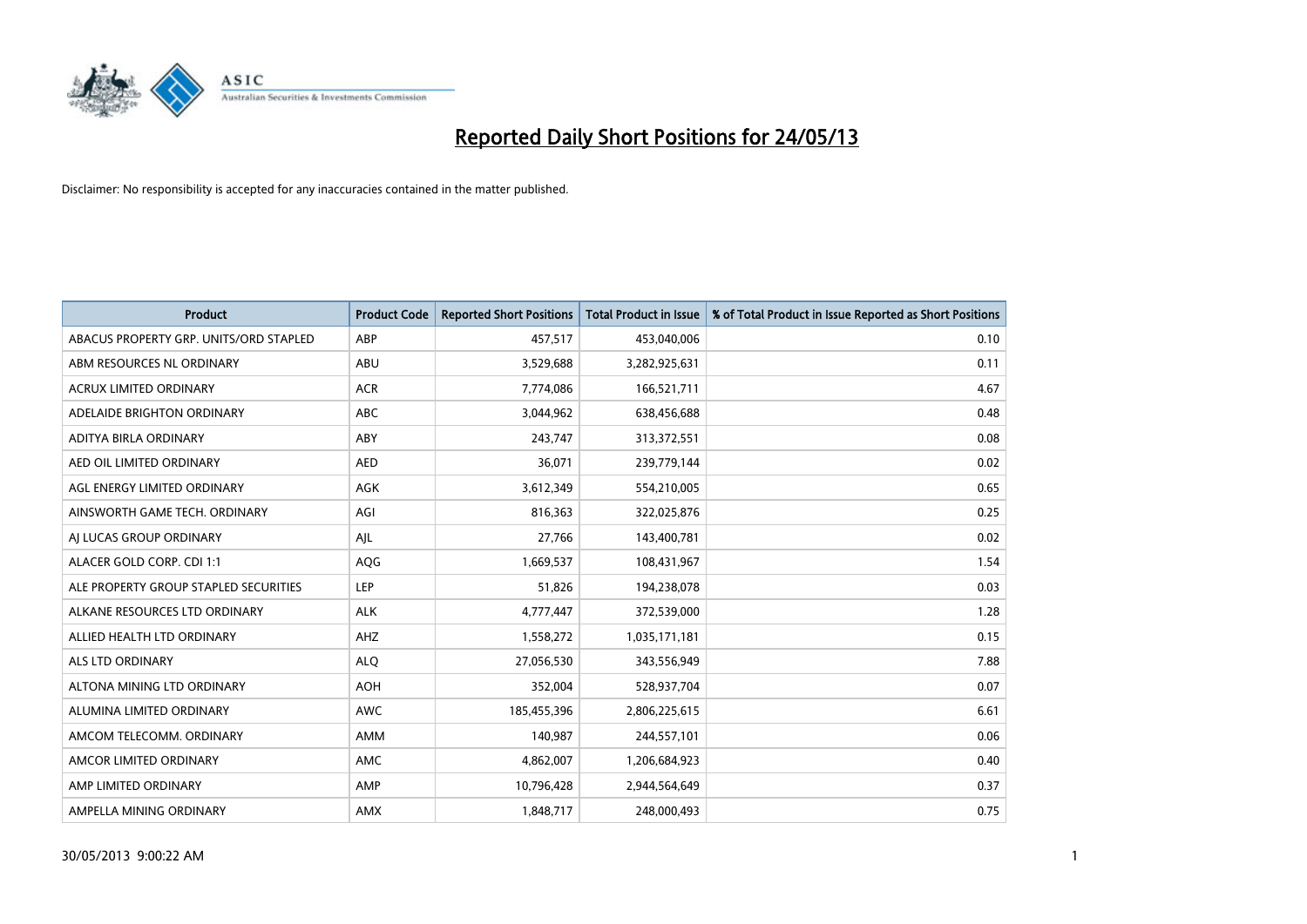

| <b>Product</b>                            | <b>Product Code</b> | <b>Reported Short Positions</b> | <b>Total Product in Issue</b> | % of Total Product in Issue Reported as Short Positions |
|-------------------------------------------|---------------------|---------------------------------|-------------------------------|---------------------------------------------------------|
| ANGLOGOLD ASHANTI CDI 5:1                 | AGG                 | $\mathbf{1}$                    | 89,207,765                    | 0.00                                                    |
| ANSELL LIMITED ORDINARY                   | <b>ANN</b>          | 9,514,248                       | 130,631,752                   | 7.28                                                    |
| ANTARES ENERGY LTD ORDINARY               | <b>AZZ</b>          | 1,009,417                       | 256,100,939                   | 0.39                                                    |
| ANZ BANKING GRP LTD ORDINARY              | ANZ                 | 4,738,517                       | 2,743,939,704                 | 0.17                                                    |
| APA GROUP STAPLED SECURITIES              | APA                 | 9,088,541                       | 835,750,807                   | 1.09                                                    |
| APN NEWS & MEDIA ORDINARY                 | <b>APN</b>          | 20,914,010                      | 661,526,586                   | 3.16                                                    |
| AQUARIUS PLATINUM. ORDINARY               | <b>AOP</b>          | 9,208,822                       | 486,851,336                   | 1.89                                                    |
| AQUILA RESOURCES ORDINARY                 | <b>AQA</b>          | 12,717,225                      | 411,804,442                   | 3.09                                                    |
| ARAFURA RESOURCE LTD ORDINARY             | <b>ARU</b>          | 208,750                         | 441,270,644                   | 0.05                                                    |
| ARB CORPORATION ORDINARY                  | ARP                 | 288,846                         | 72,481,302                    | 0.40                                                    |
| ARDENT LEISURE GROUP STAPLED SECURITIES   | AAD                 | 1,994,941                       | 397,803,987                   | 0.50                                                    |
| ARISTOCRAT LEISURE ORDINARY               | ALL                 | 7,229,460                       | 551,418,047                   | 1.31                                                    |
| ARRIUM LTD ORDINARY                       | ARI                 | 12,917,467                      | 1,355,433,903                 | 0.95                                                    |
| ASCIANO LIMITED ORDINARY                  | <b>AIO</b>          | 14,749,896                      | 975,385,664                   | 1.51                                                    |
| ASG GROUP LIMITED ORDINARY                | <b>ASZ</b>          | 1,412,129                       | 206,720,839                   | 0.68                                                    |
| ASPEN GROUP ORD/UNITS STAPLED             | APZ                 | 301,527                         | 1,192,665,422                 | 0.03                                                    |
| ASTRO JAP PROP GROUP STAPLED US PROHIBIT. | AJA                 | 52,811                          | 67,211,752                    | 0.08                                                    |
| ASX LIMITED ORDINARY                      | ASX                 | 2,228,829                       | 175,136,729                   | 1.27                                                    |
| ATLAS IRON LIMITED ORDINARY               | AGO                 | 40,099,023                      | 909,718,409                   | 4.41                                                    |
| AURIZON HOLDINGS LTD ORDINARY             | AZJ                 | 6,921,933                       | 2,137,284,503                 | 0.32                                                    |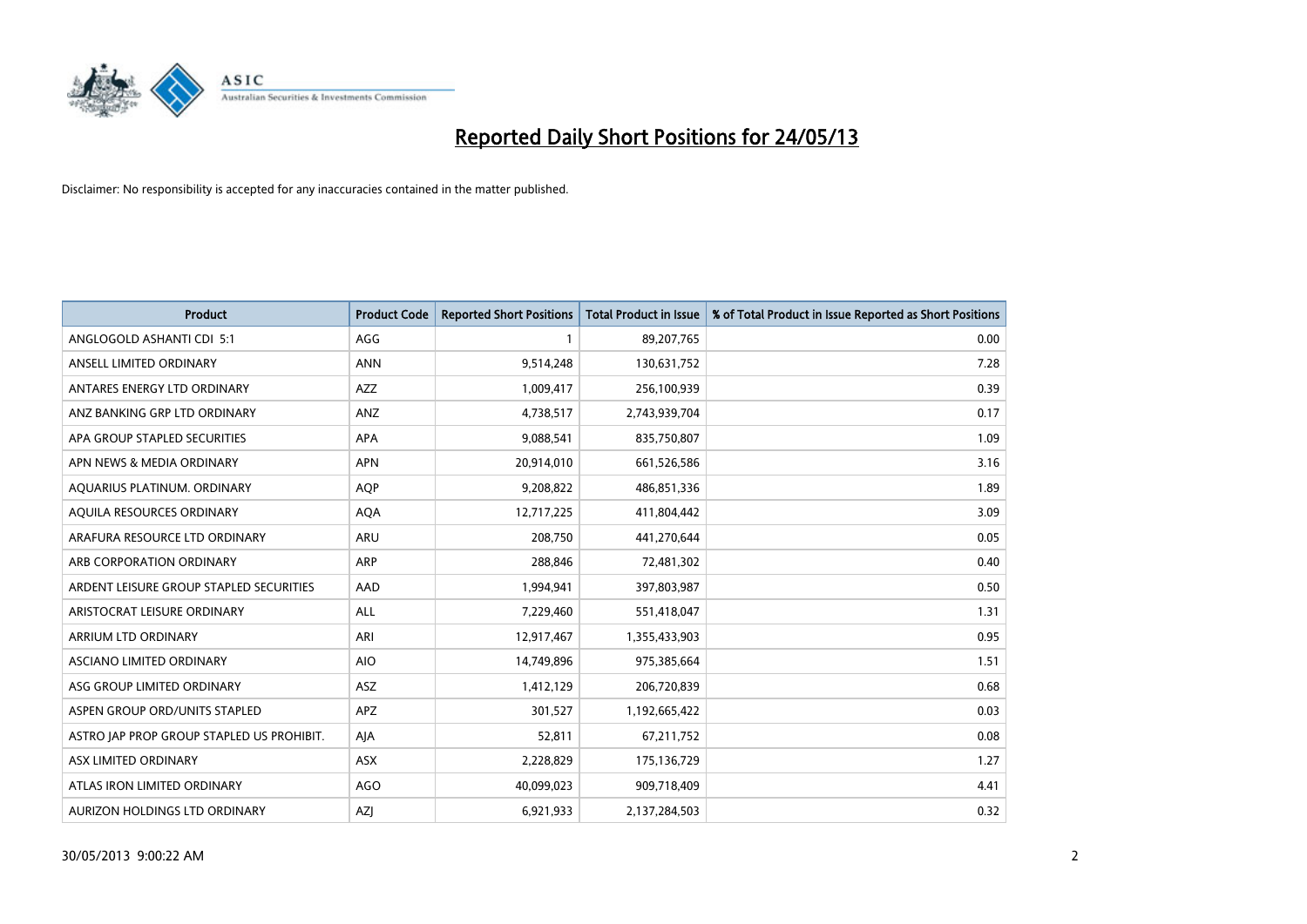

| Product                              | <b>Product Code</b> | <b>Reported Short Positions</b> | <b>Total Product in Issue</b> | % of Total Product in Issue Reported as Short Positions |
|--------------------------------------|---------------------|---------------------------------|-------------------------------|---------------------------------------------------------|
| <b>AURORA OIL &amp; GAS ORDINARY</b> | <b>AUT</b>          | 4,199,269                       | 447,885,778                   | 0.94                                                    |
| <b>AUSDRILL LIMITED ORDINARY</b>     | ASL                 | 7,009,852                       | 312,277,224                   | 2.24                                                    |
| <b>AUSENCO LIMITED ORDINARY</b>      | AAX                 | 1,009,713                       | 123,527,574                   | 0.82                                                    |
| AUSTAL LIMITED ORDINARY              | ASB                 | 983,040                         | 346,007,639                   | 0.28                                                    |
| <b>AUSTBROKERS HOLDINGS ORDINARY</b> | <b>AUB</b>          | 5,172                           | 57,955,632                    | 0.01                                                    |
| AUSTIN ENGINEERING ORDINARY          | ANG                 | 616,489                         | 73,164,403                    | 0.84                                                    |
| AUSTRALAND PROPERTY STAPLED SECURITY | <b>ALZ</b>          | 617,264                         | 578,324,670                   | 0.11                                                    |
| AUSTRALIAN AGRICULT, ORDINARY        | AAC                 | 2,342,690                       | 313,081,005                   | 0.75                                                    |
| AUSTRALIAN INFR LTD ORDINARY         | AIX                 | 769,284                         | 620,733,944                   | 0.12                                                    |
| AUSTRALIAN PHARM, ORDINARY           | API                 | 227,196                         | 488,115,883                   | 0.05                                                    |
| AUTOMOTIVE HOLDINGS ORDINARY         | AHE                 | 172,439                         | 260,579,682                   | 0.07                                                    |
| AVIENNINGS LIMITED ORDINARY          | <b>AVI</b>          | 169,947                         | 274,588,694                   | 0.06                                                    |
| AWE LIMITED ORDINARY                 | AWE                 | 6,318,629                       | 522,116,985                   | 1.21                                                    |
| AZIMUTH RES LTD ORDINARY             | <b>AZH</b>          | 1,385,375                       | 430,626,680                   | 0.32                                                    |
| <b>BANDANNA ENERGY ORDINARY</b>      | <b>BND</b>          | 26,861,377                      | 528,481,199                   | 5.08                                                    |
| BANK OF QUEENSLAND. ORDINARY         | <b>BOQ</b>          | 3,875,913                       | 314,464,272                   | 1.23                                                    |
| BANNERMAN RESOURCES ORDINARY         | <b>BMN</b>          | 78,781                          | 309,077,460                   | 0.03                                                    |
| BASE RES LIMITED ORDINARY            | <b>BSE</b>          | 3,823,066                       | 561,840,029                   | 0.68                                                    |
| <b>BATHURST RESOURCES ORDINARY</b>   | <b>BTU</b>          | 38,852,312                      | 697,247,997                   | 5.57                                                    |
| <b>BC IRON LIMITED ORDINARY</b>      | <b>BCI</b>          | 531,415                         | 123,204,384                   | 0.43                                                    |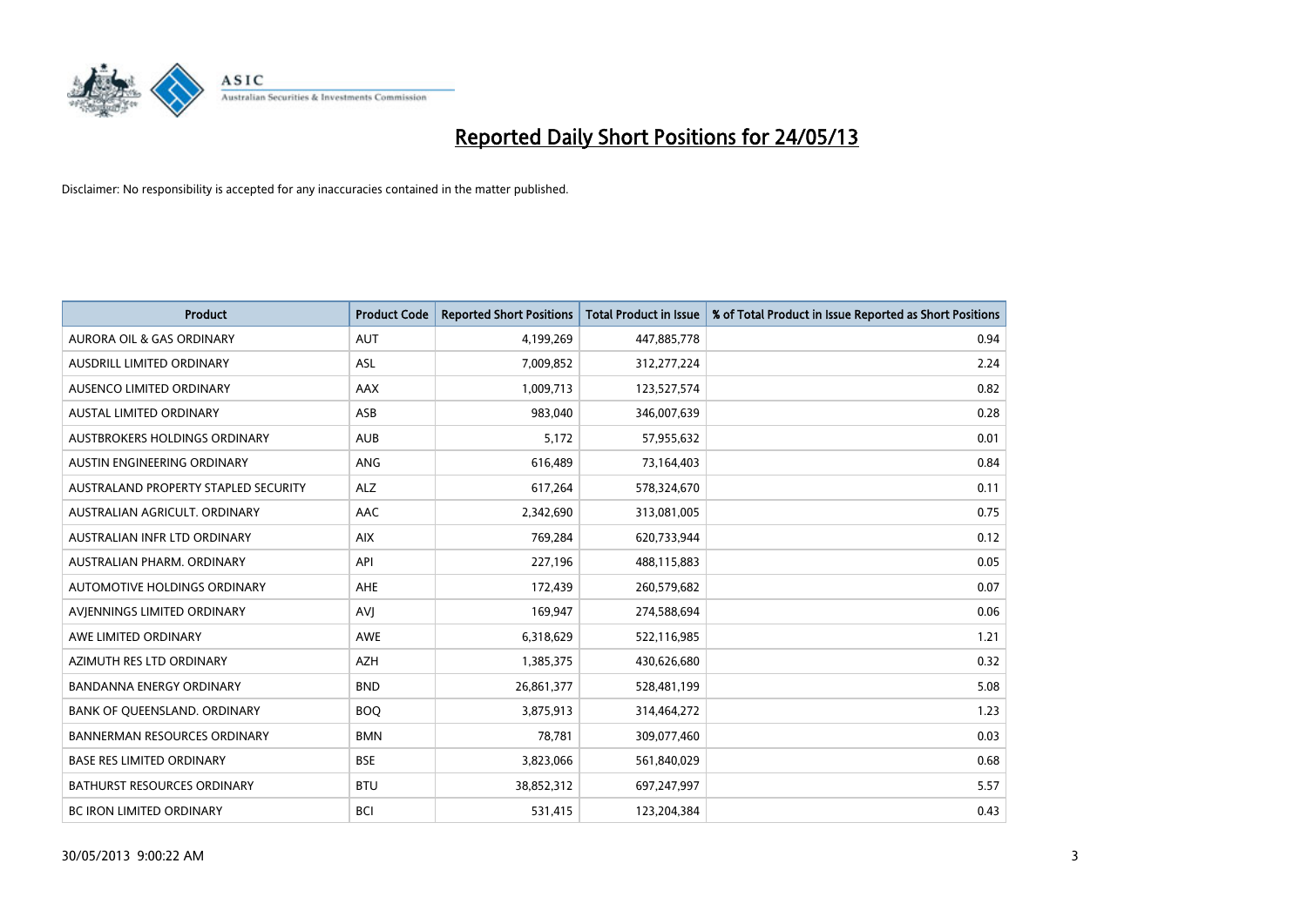

| <b>Product</b>                         | <b>Product Code</b> | <b>Reported Short Positions</b> | <b>Total Product in Issue</b> | % of Total Product in Issue Reported as Short Positions |
|----------------------------------------|---------------------|---------------------------------|-------------------------------|---------------------------------------------------------|
| BEACH ENERGY LIMITED ORDINARY          | <b>BPT</b>          | 15,832,601                      | 1,267,805,688                 | 1.25                                                    |
| BEADELL RESOURCE LTD ORDINARY          | <b>BDR</b>          | 40,960,397                      | 786,477,280                   | 5.21                                                    |
| <b>BEGA CHEESE LTD ORDINARY</b>        | <b>BGA</b>          | 53                              | 151,866,050                   | 0.00                                                    |
| BENDIGO AND ADELAIDE ORDINARY          | <b>BEN</b>          | 13,712,834                      | 407,166,826                   | 3.37                                                    |
| BERKELEY RESOURCES ORDINARY            | <b>BKY</b>          | 164,340                         | 179,393,323                   | 0.09                                                    |
| <b>BHP BILLITON LIMITED ORDINARY</b>   | <b>BHP</b>          | 11,080,177                      | 3,211,691,105                 | 0.34                                                    |
| <b>BILLABONG ORDINARY</b>              | <b>BBG</b>          | 11,651,136                      | 478,944,292                   | 2.43                                                    |
| <b>BLACKMORES LIMITED ORDINARY</b>     | <b>BKL</b>          | 5,618                           | 16,972,069                    | 0.03                                                    |
| BLACKTHORN RESOURCES ORD US PROHIBITED | <b>BTR</b>          | 446,867                         | 164,285,950                   | 0.27                                                    |
| <b>BLUESCOPE STEEL LTD ORDINARY</b>    | <b>BSL</b>          | 4,506,548                       | 558,243,305                   | 0.81                                                    |
| <b>BOART LONGYEAR ORDINARY</b>         | <b>BLY</b>          | 41,508,991                      | 461,163,412                   | 9.00                                                    |
| BORAL LIMITED. ORDINARY                | <b>BLD</b>          | 44,982,345                      | 774,000,641                   | 5.81                                                    |
| <b>BRADKEN LIMITED ORDINARY</b>        | <b>BKN</b>          | 10,297,475                      | 169,240,662                   | 6.08                                                    |
| <b>BRAMBLES LIMITED ORDINARY</b>       | <b>BXB</b>          | 7,236,627                       | 1,557,294,344                 | 0.46                                                    |
| BREVILLE GROUP LTD ORDINARY            | <b>BRG</b>          | 3,335,199                       | 130,095,322                   | 2.56                                                    |
| <b>BRICKWORKS LIMITED ORDINARY</b>     | <b>BKW</b>          | 13,003                          | 147,818,132                   | 0.01                                                    |
| <b>BROCKMAN MINING LTD ORDINARY</b>    | <b>BCK</b>          | 90,995                          | 7,894,482,131                 | 0.00                                                    |
| <b>BURU ENERGY ORDINARY</b>            | <b>BRU</b>          | 17,097,377                      | 274,036,429                   | 6.24                                                    |
| <b>BWP TRUST ORDINARY UNITS</b>        | <b>BWP</b>          | 4,778,426                       | 537,753,954                   | 0.89                                                    |
| CABCHARGE AUSTRALIA ORDINARY           | CAB                 | 10,088,372                      | 120,430,683                   | 8.38                                                    |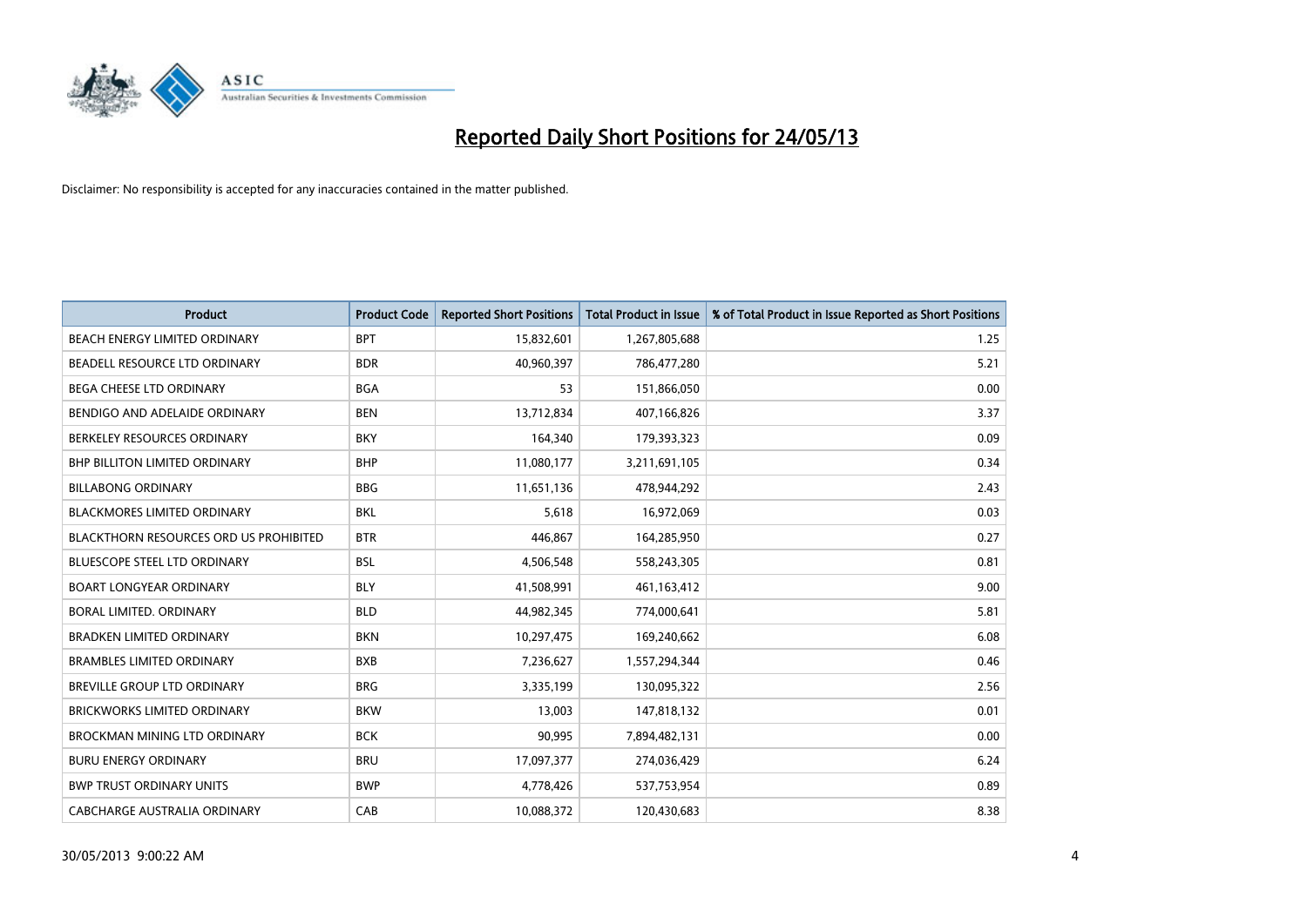

| <b>Product</b>                          | <b>Product Code</b> | <b>Reported Short Positions</b> | <b>Total Product in Issue</b> | % of Total Product in Issue Reported as Short Positions |
|-----------------------------------------|---------------------|---------------------------------|-------------------------------|---------------------------------------------------------|
| CALTEX AUSTRALIA ORDINARY               | <b>CTX</b>          | 3,066,048                       | 270,000,000                   | 1.14                                                    |
| CAPE LAMBERT RES LTD ORDINARY           | <b>CFE</b>          | 2,106,817                       | 685,107,562                   | 0.31                                                    |
| CARABELLA RES LTD ORDINARY              | <b>CLR</b>          | 100,000                         | 152,361,547                   | 0.07                                                    |
| <b>CARBON ENERGY ORDINARY</b>           | <b>CNX</b>          | 4,533                           | 782,684,355                   | 0.00                                                    |
| <b>CARDNO LIMITED ORDINARY</b>          | CDD                 | 8,846,163                       | 143,726,327                   | 6.15                                                    |
| CARNARVON PETROLEUM ORDINARY            | <b>CVN</b>          | 39,246                          | 934,109,501                   | 0.00                                                    |
| CARSALES.COM LTD ORDINARY               | <b>CRZ</b>          | 2,798,275                       | 236,134,464                   | 1.19                                                    |
| CASH CONVERTERS ORDINARY                | CCV                 | 2,326,221                       | 423,861,025                   | 0.55                                                    |
| CENTRAL PETROLEUM ORDINARY              | <b>CTP</b>          | 793,303                         | 1,440,078,845                 | 0.06                                                    |
| <b>CERAMIC FUEL CELLS ORDINARY</b>      | <b>CFU</b>          | 648,525                         | 1,591,941,620                 | 0.04                                                    |
| CFS RETAIL TRUST GRP STAPLED SECURITIES | <b>CFX</b>          | 53,320,432                      | 2,828,495,659                 | 1.89                                                    |
| CHALLENGER DIV.PRO. STAPLED UNITS       | <b>CDI</b>          | 68,271                          | 214,101,013                   | 0.03                                                    |
| <b>CHALLENGER LIMITED ORDINARY</b>      | <b>CGF</b>          | 2,581,199                       | 532,319,752                   | 0.48                                                    |
| CHANDLER MACLEOD LTD ORDINARY           | <b>CMG</b>          | 345,274                         | 469,679,390                   | 0.07                                                    |
| CHARTER HALL GROUP STAPLED US PROHIBIT. | CHC                 | 525,329                         | 302,262,312                   | 0.17                                                    |
| <b>CHARTER HALL RETAIL UNITS</b>        | <b>COR</b>          | 3,935,888                       | 337,582,974                   | 1.17                                                    |
| <b>CHORUS LIMITED ORDINARY</b>          | <b>CNU</b>          | 46,979                          | 389,299,049                   | 0.01                                                    |
| CITIGOLD CORP LTD ORDINARY              | <b>CTO</b>          | 153,427                         | 1,352,907,765                 | 0.01                                                    |
| <b>CLOUGH LIMITED ORDINARY</b>          | <b>CLO</b>          | 6,264,273                       | 777,781,882                   | 0.81                                                    |
| COAL OF AFRICA LTD ORDINARY             | <b>CZA</b>          | 326                             | 1,048,368,613                 | 0.00                                                    |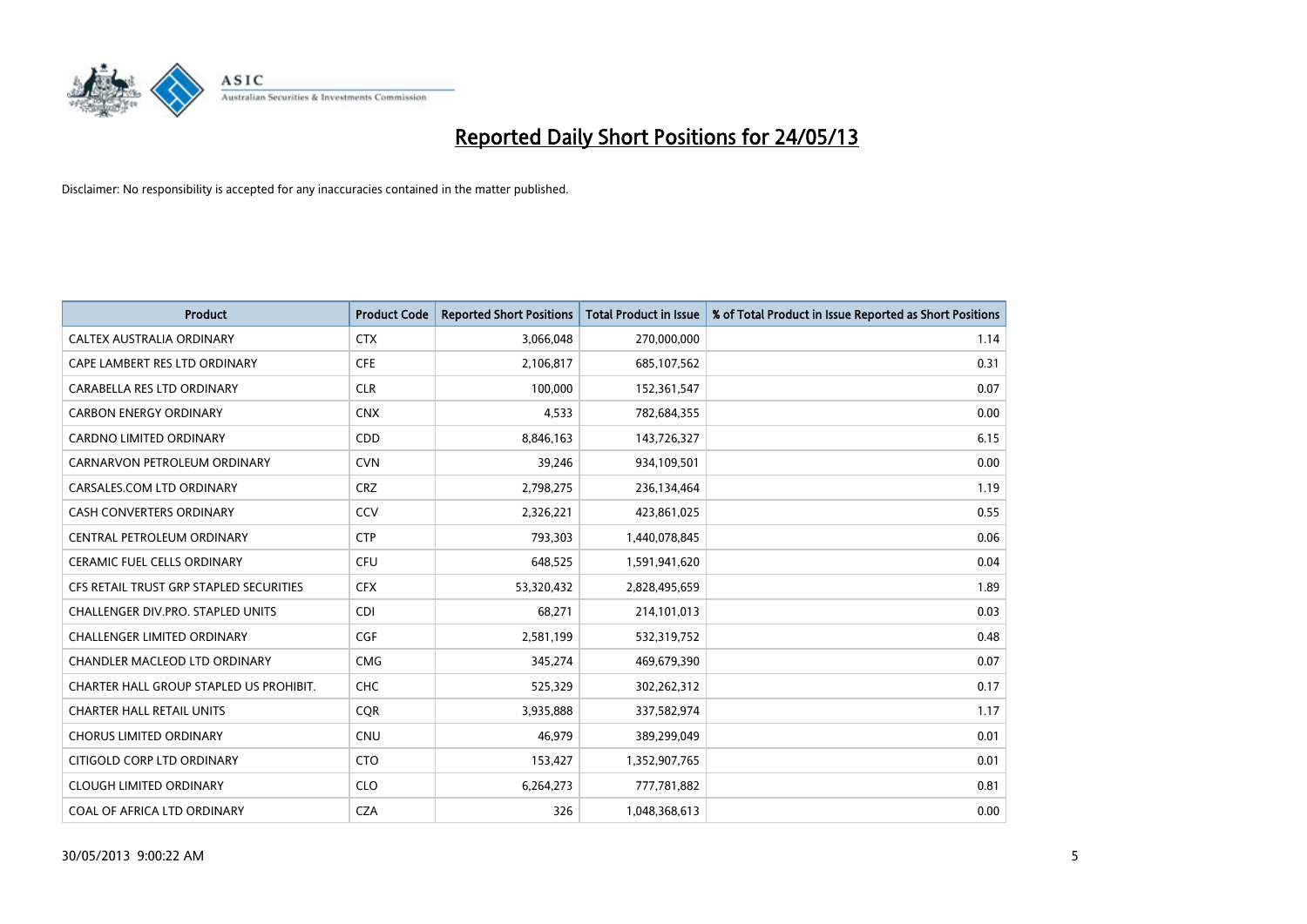

| <b>Product</b>                          | <b>Product Code</b> | <b>Reported Short Positions</b> | <b>Total Product in Issue</b> | % of Total Product in Issue Reported as Short Positions |
|-----------------------------------------|---------------------|---------------------------------|-------------------------------|---------------------------------------------------------|
| <b>COALSPUR MINES LTD ORDINARY</b>      | <b>CPL</b>          | 16,692,015                      | 639,748,901                   | 2.61                                                    |
| COCA-COLA AMATIL ORDINARY               | <b>CCL</b>          | 3,718,146                       | 763,590,249                   | 0.49                                                    |
| <b>COCHLEAR LIMITED ORDINARY</b>        | <b>COH</b>          | 4,059,620                       | 57,040,932                    | 7.12                                                    |
| COCKATOO COAL ORDINARY                  | <b>COK</b>          | 14,051,501                      | 1,016,746,908                 | 1.38                                                    |
| <b>CODAN LIMITED ORDINARY</b>           | <b>CDA</b>          | 349,494                         | 176,926,104                   | 0.20                                                    |
| <b>COFFEY INTERNATIONAL ORDINARY</b>    | COF                 | 491,000                         | 255,833,165                   | 0.19                                                    |
| <b>COKAL LTD ORDINARY</b>               | <b>CKA</b>          | 407,660                         | 411,046,892                   | 0.10                                                    |
| <b>COLLINS FOODS LTD ORDINARY</b>       | <b>CKF</b>          | 521,398                         | 93,000,003                    | 0.56                                                    |
| COMMONWEALTH BANK, ORDINARY             | <b>CBA</b>          | 7,766,090                       | 1,609,180,841                 | 0.48                                                    |
| COMMONWEALTH PROP ORDINARY UNITS        | <b>CPA</b>          | 16,818,186                      | 2,347,003,413                 | 0.72                                                    |
| <b>COMPASS RESOURCES ORDINARY</b>       | <b>CMR</b>          | 7,472                           | 1,403,744,100                 | 0.00                                                    |
| <b>COMPUTERSHARE LTD ORDINARY</b>       | <b>CPU</b>          | 12,887,545                      | 556,203,079                   | 2.32                                                    |
| COOPER ENERGY LTD ORDINARY              | <b>COE</b>          | 5,336                           | 329,099,922                   | 0.00                                                    |
| <b>CORP TRAVEL LIMITED ORDINARY</b>     | <b>CTD</b>          | 147,691                         | 78,081,184                    | 0.19                                                    |
| <b>CREDIT CORP GROUP ORDINARY</b>       | <b>CCP</b>          | 4,603                           | 45,932,899                    | 0.01                                                    |
| <b>CROMWELL PROP STAPLED SECURITIES</b> | <b>CMW</b>          | 3,799,864                       | 1,463,721,456                 | 0.26                                                    |
| <b>CROWN LIMITED ORDINARY</b>           | <b>CWN</b>          | 1,877,825                       | 728,394,185                   | 0.26                                                    |
| <b>CSG LIMITED ORDINARY</b>             | CSV                 | 132,036                         | 278,155,477                   | 0.05                                                    |
| <b>CSL LIMITED ORDINARY</b>             | <b>CSL</b>          | 491,171                         | 493,718,865                   | 0.10                                                    |
| <b>CSR LIMITED ORDINARY</b>             | <b>CSR</b>          | 50,315,695                      | 506,000,315                   | 9.94                                                    |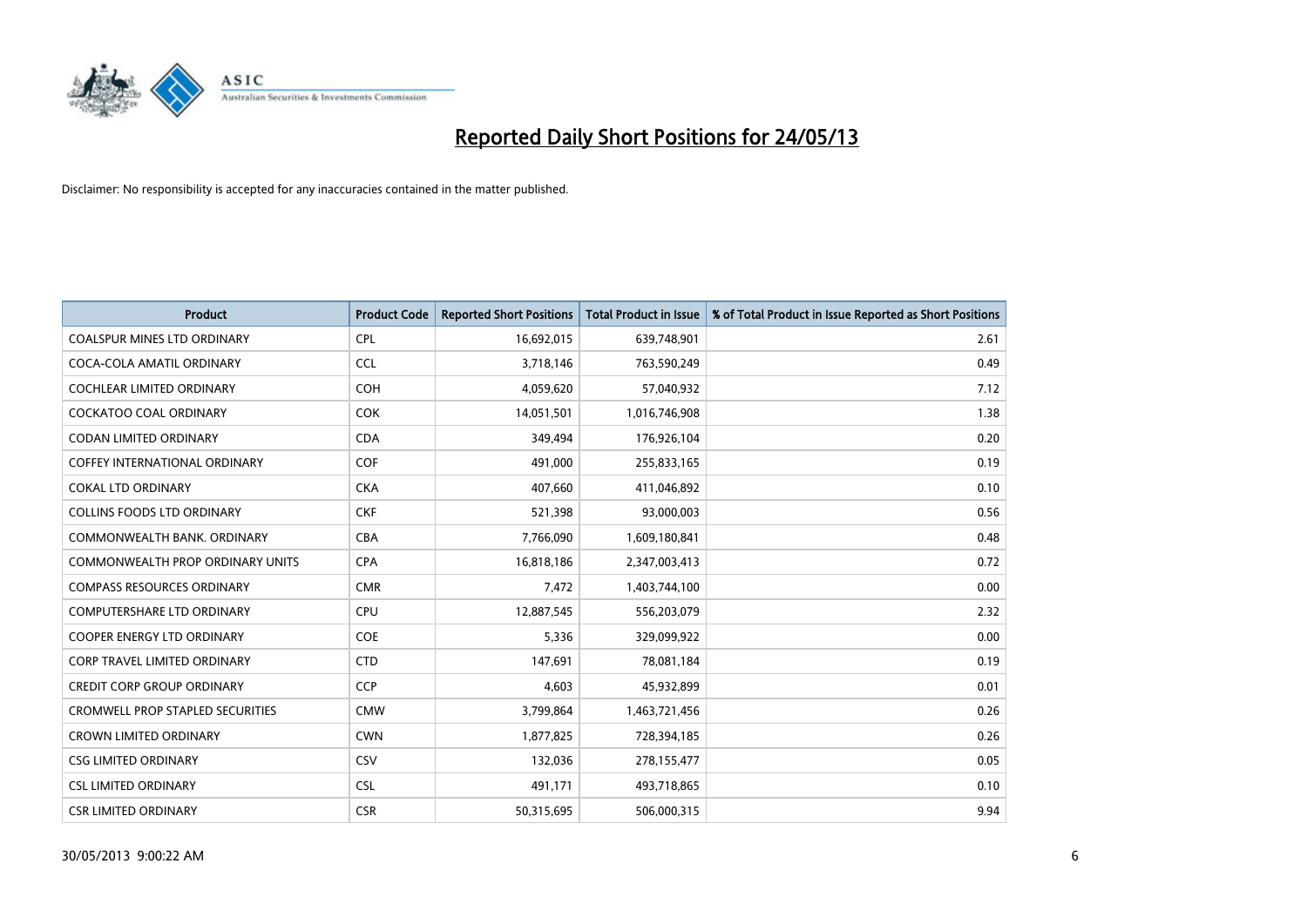

| <b>Product</b>                     | <b>Product Code</b> | <b>Reported Short Positions</b> | <b>Total Product in Issue</b> | % of Total Product in Issue Reported as Short Positions |
|------------------------------------|---------------------|---------------------------------|-------------------------------|---------------------------------------------------------|
| <b>CUDECO LIMITED ORDINARY</b>     | CDU                 | 4,139,703                       | 199,877,294                   | 2.07                                                    |
| DART ENERGY LTD ORDINARY           | <b>DTE</b>          | 13,890,870                      | 878,988,226                   | 1.58                                                    |
| DATA#3 LIMITED ORDINARY            | <b>DTL</b>          | 115,960                         | 153,974,950                   | 0.08                                                    |
| DAVID JONES LIMITED ORDINARY       | <b>DJS</b>          | 61,162,551                      | 535,002,401                   | 11.43                                                   |
| DECMIL GROUP LIMITED ORDINARY      | <b>DCG</b>          | 3,394,395                       | 168,203,219                   | 2.02                                                    |
| DEXUS PROPERTY GROUP STAPLED UNITS | <b>DXS</b>          | 17,482,133                      | 4,839,024,176                 | 0.36                                                    |
| DISCOVERY METALS LTD ORDINARY      | <b>DML</b>          | 7,307,273                       | 486,986,451                   | 1.50                                                    |
| DOMINO PIZZA ENTERPR ORDINARY      | <b>DMP</b>          | 302,446                         | 70,192,674                    | 0.43                                                    |
| DORAY MINERALS LTD ORDINARY        | <b>DRM</b>          | 57,921                          | 141,866,768                   | 0.04                                                    |
| DOWNER EDI LIMITED ORDINARY        | <b>DOW</b>          | 6,875,894                       | 433,409,429                   | 1.59                                                    |
| DRILLSEARCH ENERGY ORDINARY        | <b>DLS</b>          | 17,623,711                      | 427,353,371                   | 4.12                                                    |
| DUET GROUP STAPLED US PROHIBIT.    | <b>DUE</b>          | 31,219,285                      | 1,169,314,842                 | 2.67                                                    |
| DULUXGROUP LIMITED ORDINARY        | <b>DLX</b>          | 7,055,286                       | 374,507,181                   | 1.88                                                    |
| <b>DWS LTD ORDINARY</b>            | <b>DWS</b>          | 462,597                         | 132,362,763                   | 0.35                                                    |
| ECHO ENTERTAINMENT ORDINARY        | EGP                 | 6,246,698                       | 825,672,730                   | 0.76                                                    |
| ELDERS LIMITED ORDINARY            | <b>ELD</b>          | 16,387,357                      | 448,598,480                   | 3.65                                                    |
| ELEMENTAL MINERALS ORDINARY        | <b>ELM</b>          | 33,456                          | 288,587,228                   | 0.01                                                    |
| ELEMENTOS LIMITED ORDINARY         | <b>ELT</b>          | 16                              | 154,349,209                   | 0.00                                                    |
| <b>EMECO HOLDINGS ORDINARY</b>     | <b>EHL</b>          | 23,552,183                      | 599,675,707                   | 3.93                                                    |
| <b>EMERCHANTS LTD ORDINARY</b>     | <b>EML</b>          | 37,000                          | 100,346,889                   | 0.04                                                    |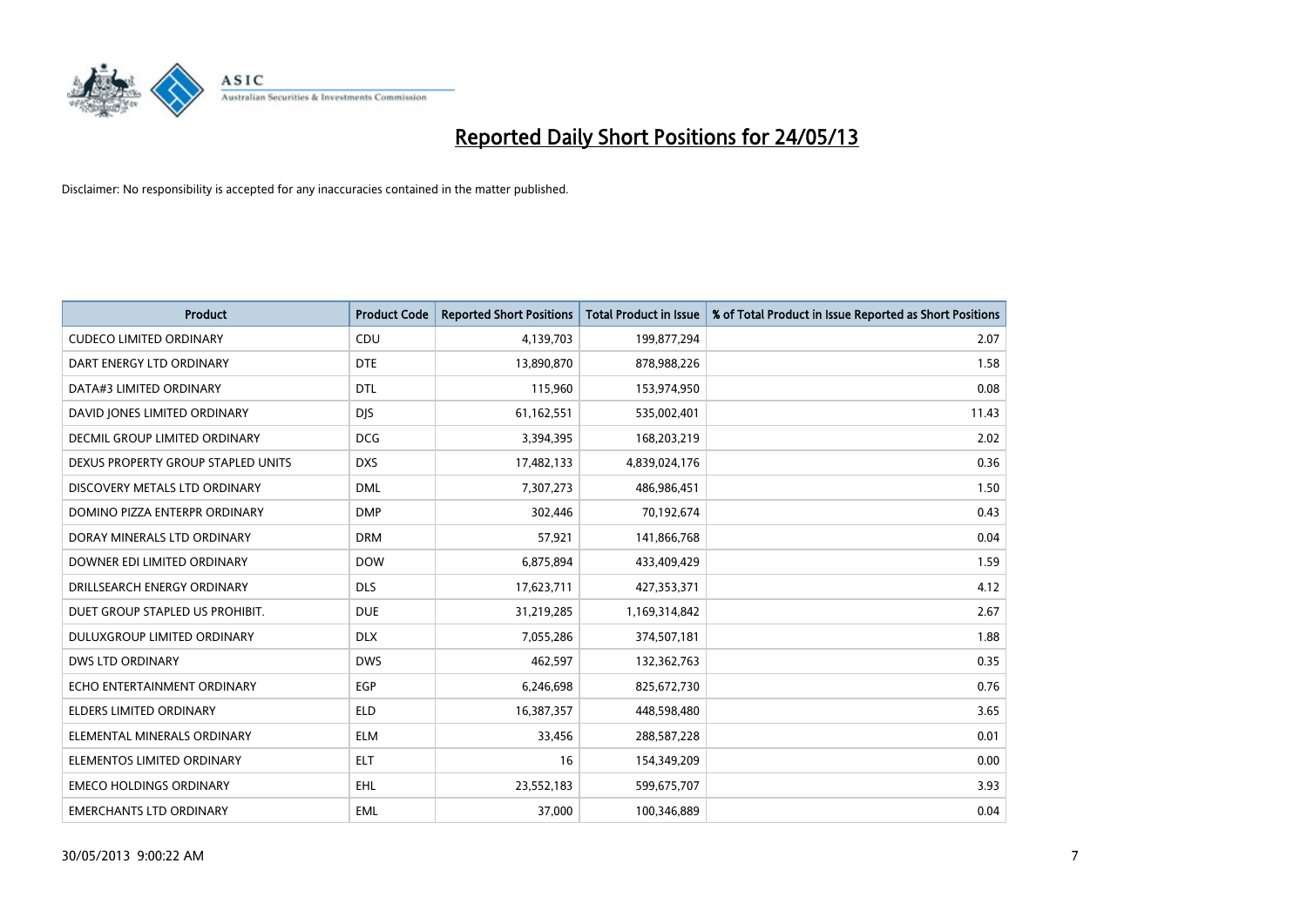

| <b>Product</b>                         | <b>Product Code</b> | <b>Reported Short Positions</b> | <b>Total Product in Issue</b> | % of Total Product in Issue Reported as Short Positions |
|----------------------------------------|---------------------|---------------------------------|-------------------------------|---------------------------------------------------------|
| <b>ENDEAVOUR MIN CORP CDI 1:1</b>      | <b>EVR</b>          | 95,536                          | 125,053,398                   | 0.08                                                    |
| ENERGY RESOURCES ORDINARY 'A'          | ERA                 | 10,464,444                      | 517,725,062                   | 2.02                                                    |
| <b>ENERGY WORLD CORPOR, ORDINARY</b>   | <b>EWC</b>          | 20,791,823                      | 1,734,166,672                 | 1.20                                                    |
| ENVESTRA LIMITED ORDINARY              | <b>ENV</b>          | 5,095,498                       | 1,796,808,474                 | 0.28                                                    |
| EQUATORIAL RES LTD ORDINARY            | EQX                 | 8                               | 119,835,353                   | 0.00                                                    |
| ERM POWER LIMITED ORDINARY             | EPW                 | 940                             | 176,703,891                   | 0.00                                                    |
| EVOLUTION MINING LTD ORDINARY          | <b>EVN</b>          | 20,208,537                      | 708,092,989                   | 2.85                                                    |
| EXALT RESOURCES LTD ORDINARY           | ERD                 | 6,000                           | 50,376,664                    | 0.01                                                    |
| FAIRFAX MEDIA LTD ORDINARY             | <b>FXI</b>          | 405,510,273                     | 2,351,955,725                 | 17.24                                                   |
| <b>FANTASTIC HOLDINGS ORDINARY</b>     | <b>FAN</b>          | 41,396                          | 102,739,538                   | 0.04                                                    |
| FAR LTD ORDINARY                       | <b>FAR</b>          | 22,121,932                      | 2,499,846,742                 | 0.88                                                    |
| FEDERATION CNTRES ORD/UNIT STAPLED SEC | <b>FDC</b>          | 2,566,344                       | 1,427,641,565                 | 0.18                                                    |
| FKP PROPERTY GROUP STAPLED SECURITIES  | <b>FKP</b>          | 9,460,038                       | 321,578,705                   | 2.94                                                    |
| FLEETWOOD CORP ORDINARY                | <b>FWD</b>          | 2,738,572                       | 60,522,619                    | 4.52                                                    |
| FLETCHER BUILDING ORDINARY             | <b>FBU</b>          | 3,733,319                       | 686,096,427                   | 0.54                                                    |
| FLEXIGROUP LIMITED ORDINARY            | <b>FXL</b>          | 216,415                         | 299,147,864                   | 0.07                                                    |
| FLIGHT CENTRE ORDINARY                 | <b>FLT</b>          | 11,453,264                      | 100,418,807                   | 11.41                                                   |
| FLINDERS MINES LTD ORDINARY            | <b>FMS</b>          | 2,813,927                       | 1,821,300,404                 | 0.15                                                    |
| <b>FOCUS MINERALS LTD ORDINARY</b>     | <b>FML</b>          | 38,004,319                      | 9,137,375,877                 | 0.42                                                    |
| FORGE GROUP LIMITED ORDINARY           | FGE                 | 1,107,486                       | 86,169,014                    | 1.29                                                    |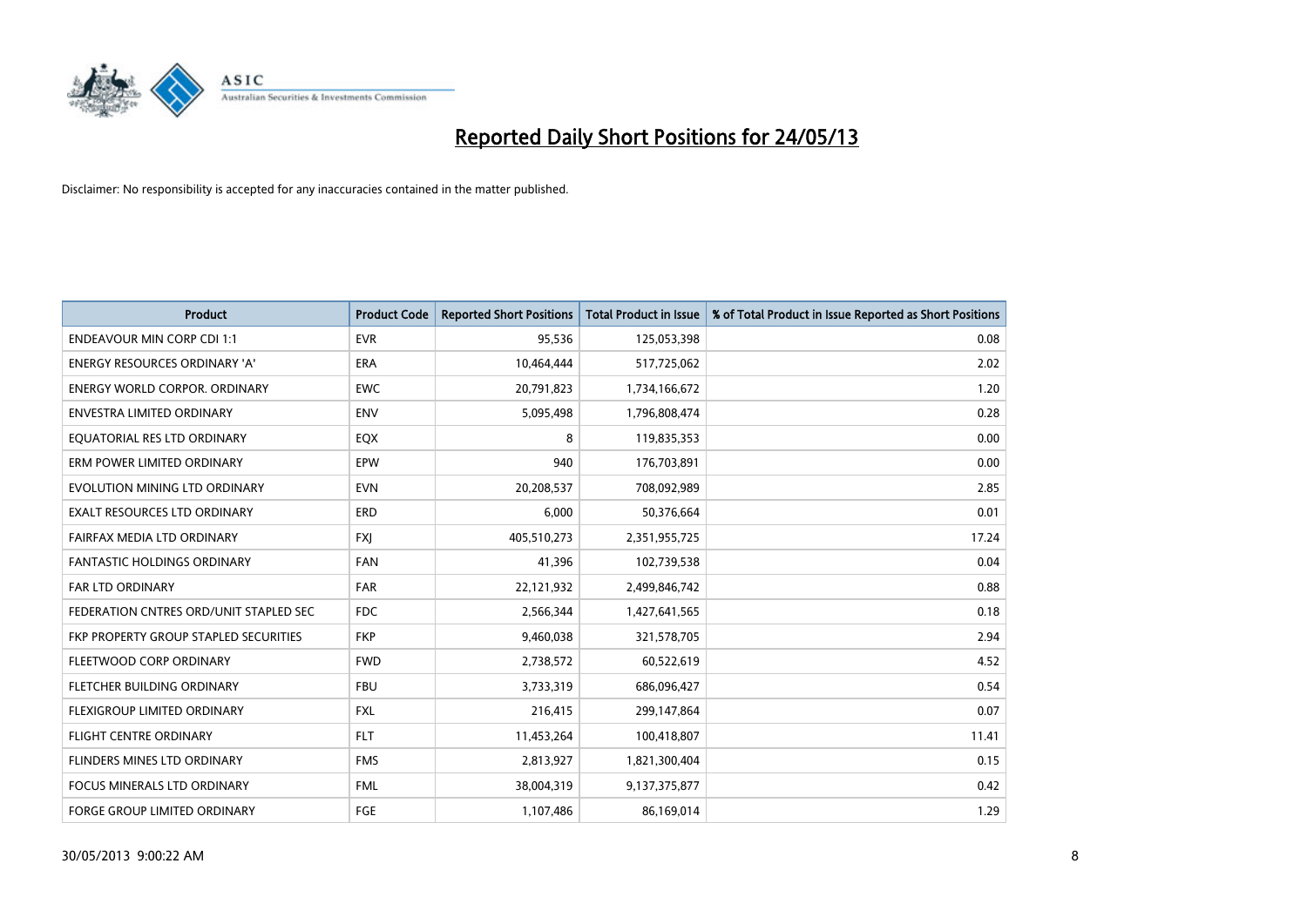

| <b>Product</b>                                   | <b>Product Code</b> | <b>Reported Short Positions</b> | <b>Total Product in Issue</b> | % of Total Product in Issue Reported as Short Positions |
|--------------------------------------------------|---------------------|---------------------------------|-------------------------------|---------------------------------------------------------|
| <b>FORTESCUE METALS GRP ORDINARY</b>             | <b>FMG</b>          | 155,045,769                     | 3,113,798,659                 | 4.98                                                    |
| G.U.D. HOLDINGS ORDINARY                         | GUD                 | 5,625,946                       | 71,341,319                    | 7.89                                                    |
| <b>G8 EDUCATION LIMITED ORDINARY</b>             | <b>GEM</b>          | 775,256                         | 272,151,612                   | 0.28                                                    |
| <b>GALAXY RESOURCES ORDINARY</b>                 | GXY                 | 3,851,130                       | 584,355,501                   | 0.66                                                    |
| <b>GEODYNAMICS LIMITED ORDINARY</b>              | GDY                 | 850                             | 406,452,608                   | 0.00                                                    |
| <b>GINDALBIE METALS LTD ORDINARY</b>             | GBG                 | 41,721,816                      | 1,492,154,301                 | 2.80                                                    |
| <b>GOODMAN FIELDER. ORDINARY</b>                 | <b>GFF</b>          | 38,757,088                      | 1,955,559,207                 | 1.98                                                    |
| <b>GOODMAN GROUP STAPLED</b>                     | GMG                 | 4,419,877                       | 1,713,233,947                 | 0.26                                                    |
| <b>GPT GROUP STAPLED SEC.</b>                    | GPT                 | 4,110,981                       | 1,768,731,729                 | 0.23                                                    |
| <b>GRAINCORP LIMITED A CLASS ORDINARY</b>        | <b>GNC</b>          | 1,728,817                       | 228,855,628                   | 0.76                                                    |
| <b>GRANGE RESOURCES. ORDINARY</b>                | GRR                 | 5,504,906                       | 1,156,492,195                 | 0.48                                                    |
| <b>GREENLAND MIN EN LTD ORDINARY</b>             | GGG                 | 6,355,368                       | 571,975,263                   | 1.11                                                    |
| <b>GROWTHPOINT PROPERTY ORD/UNIT STAPLED SEC</b> | GOZ                 | 9,013                           | 402,830,366                   | 0.00                                                    |
| <b>GRYPHON MINERALS LTD ORDINARY</b>             | GRY                 | 15,926,882                      | 400,464,983                   | 3.98                                                    |
| <b>GUILDFORD COAL LTD ORDINARY</b>               | <b>GUF</b>          | 1,678,833                       | 635,046,899                   | 0.26                                                    |
| <b>GUNNS LIMITED ORDINARY</b>                    | GNS                 | 51,772,667                      | 848,401,559                   | 6.10                                                    |
| <b>GWA GROUP LTD ORDINARY</b>                    | <b>GWA</b>          | 10,756,011                      | 306,533,770                   | 3.51                                                    |
| <b>HARVEY NORMAN ORDINARY</b>                    | <b>HVN</b>          | 85,494,308                      | 1,062,316,784                 | 8.05                                                    |
| HASTIE GROUP LIMITED ORDINARY                    | <b>HST</b>          | 114,317                         | 137,353,504                   | 0.08                                                    |
| <b>HENDERSON GROUP CDI 1:1</b>                   | <b>HGG</b>          | 1,141,089                       | 749,697,955                   | 0.15                                                    |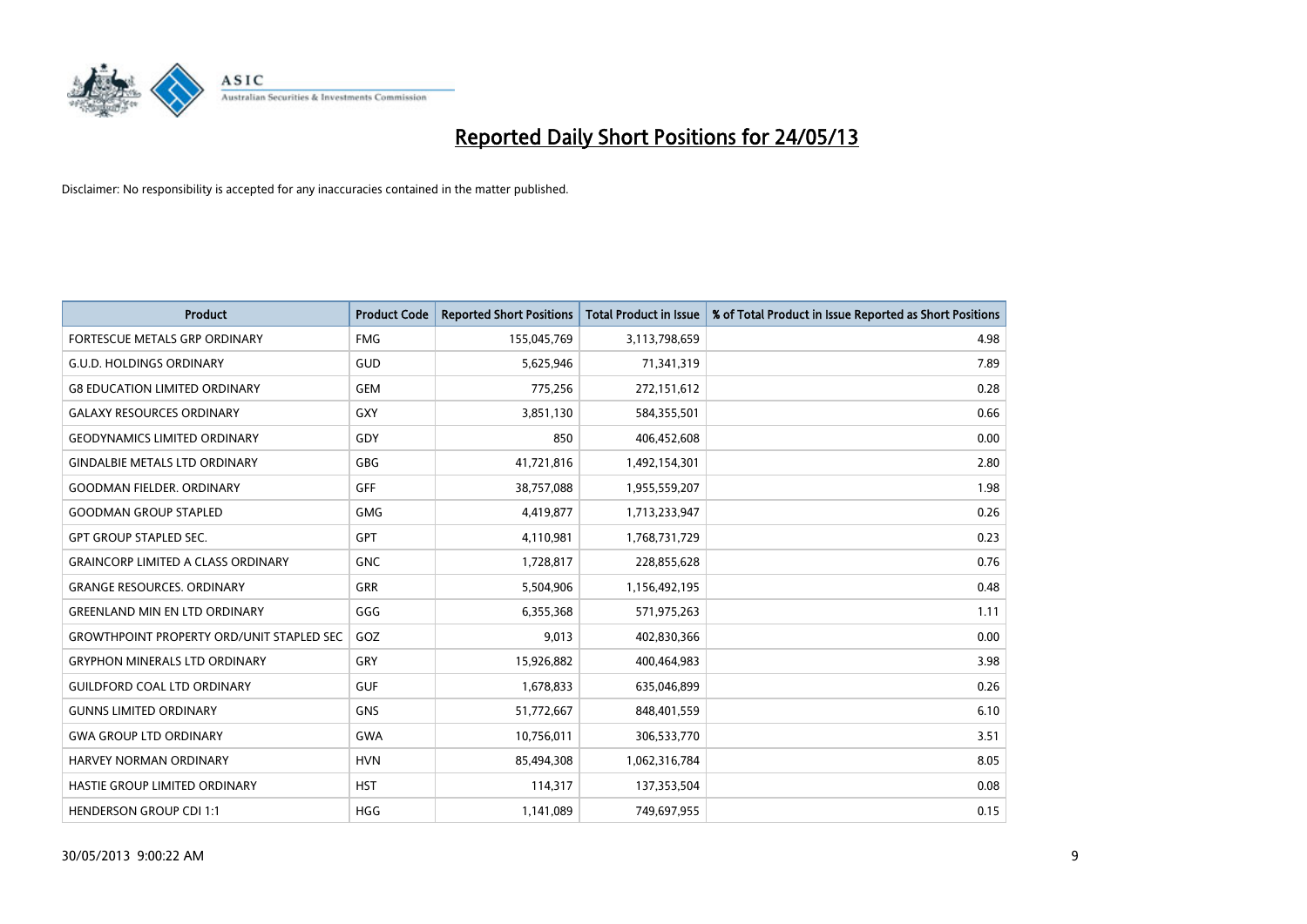

| <b>Product</b>                         | <b>Product Code</b> | <b>Reported Short Positions</b> | <b>Total Product in Issue</b> | % of Total Product in Issue Reported as Short Positions |
|----------------------------------------|---------------------|---------------------------------|-------------------------------|---------------------------------------------------------|
| HFA HOLDINGS LIMITED ORDINARY          | <b>HFA</b>          | 3,809                           | 117,332,831                   | 0.00                                                    |
| HILLGROVE RES LTD ORDINARY             | <b>HGO</b>          | 1,734,834                       | 1,022,760,221                 | 0.17                                                    |
| HILLS HOLDINGS LTD ORDINARY            | <b>HIL</b>          | 689,480                         | 246,500,444                   | 0.28                                                    |
| HORIZON OIL LIMITED ORDINARY           | <b>HZN</b>          | 56,943,730                      | 1,135,266,515                 | 5.02                                                    |
| <b>ICON ENERGY LIMITED ORDINARY</b>    | <b>ICN</b>          | 72                              | 533,391,210                   | 0.00                                                    |
| <b>IINET LIMITED ORDINARY</b>          | <b>IIN</b>          | 1,643,947                       | 161,238,847                   | 1.02                                                    |
| <b>ILUKA RESOURCES ORDINARY</b>        | ILU                 | 55,499,949                      | 418,700,517                   | 13.26                                                   |
| <b>IMDEX LIMITED ORDINARY</b>          | <b>IMD</b>          | 6,266,108                       | 210,473,188                   | 2.98                                                    |
| IMF (AUSTRALIA) LTD ORDINARY           | <b>IMF</b>          | 1,125,810                       | 123,201,716                   | 0.91                                                    |
| <b>INCITEC PIVOT ORDINARY</b>          | IPL                 | 22,003,953                      | 1,628,730,107                 | 1.35                                                    |
| INDEPENDENCE GROUP ORDINARY            | <b>IGO</b>          | 5,130,871                       | 232,882,535                   | 2.20                                                    |
| <b>INDOPHIL RESOURCES ORDINARY</b>     | <b>IRN</b>          | 676,983                         | 1,203,146,194                 | 0.06                                                    |
| INFIGEN ENERGY STAPLED SECURITIES      | <b>IFN</b>          | 3,266,849                       | 762,265,972                   | 0.43                                                    |
| <b>INSURANCE AUSTRALIA ORDINARY</b>    | IAG                 | 2,018,876                       | 2,079,034,021                 | 0.10                                                    |
| INTEGRATED RESEARCH ORDINARY           | IRI                 | 38,665                          | 168,361,953                   | 0.02                                                    |
| <b>INTREPID MINES ORDINARY</b>         | <b>IAU</b>          | 20,747,433                      | 555,875,414                   | 3.73                                                    |
| INVESTA OFFICE FUND STAPLED SECURITIES | <b>IOF</b>          | 1,836,895                       | 614,047,458                   | 0.30                                                    |
| <b>INVOCARE LIMITED ORDINARY</b>       | IVC.                | 1,823,066                       | 110,030,298                   | 1.66                                                    |
| <b>ION LIMITED ORDINARY</b>            | <b>ION</b>          | 164,453                         | 256,365,105                   | 0.06                                                    |
| <b>IOOF HOLDINGS LTD ORDINARY</b>      | IFL                 | 2,406,392                       | 232,118,034                   | 1.04                                                    |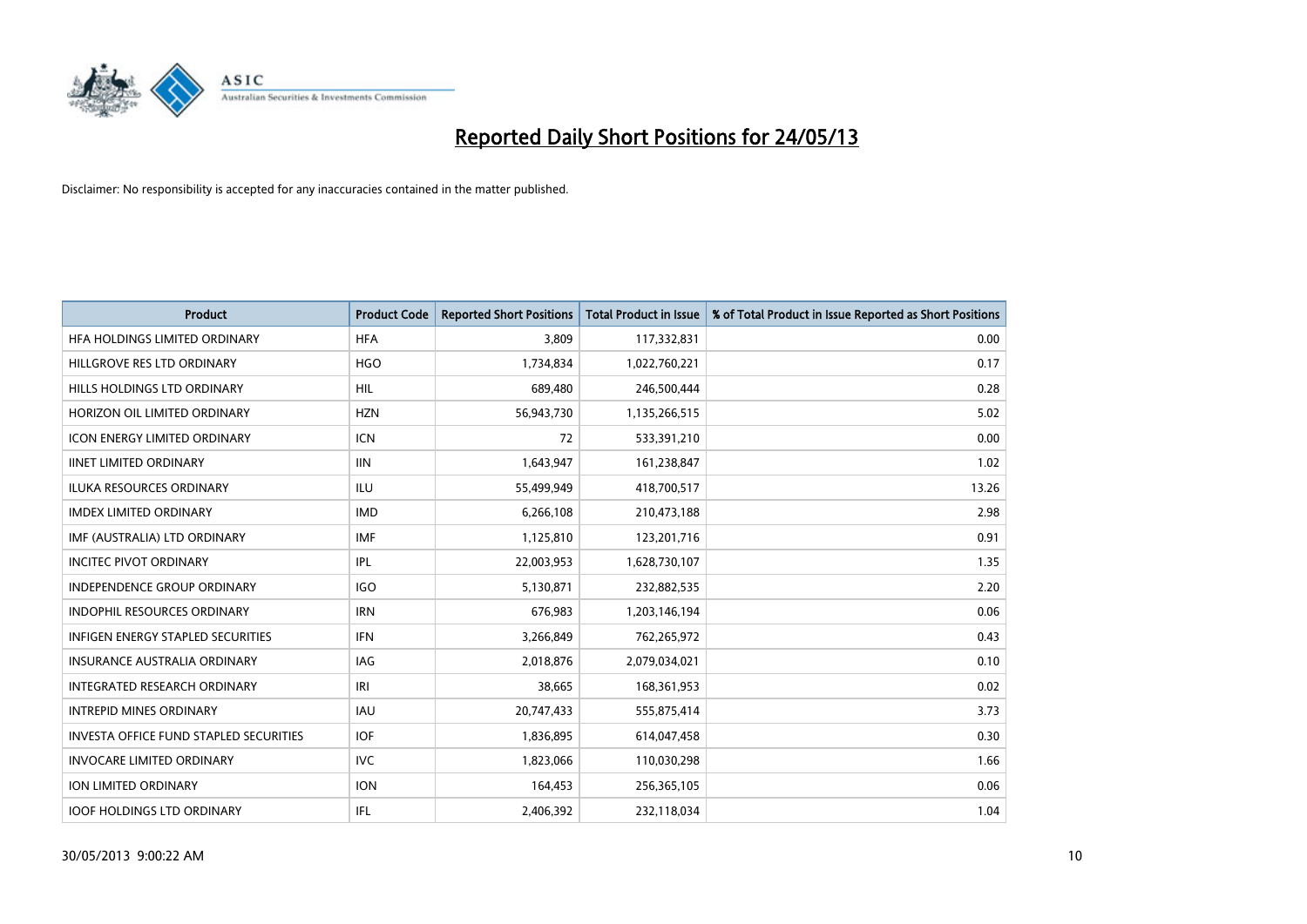

| <b>Product</b>                           | <b>Product Code</b> | <b>Reported Short Positions</b> | <b>Total Product in Issue</b> | % of Total Product in Issue Reported as Short Positions |
|------------------------------------------|---------------------|---------------------------------|-------------------------------|---------------------------------------------------------|
| <b>IRESS LIMITED ORDINARY</b>            | <b>IRE</b>          | 2,160,688                       | 128,620,231                   | 1.68                                                    |
| <b>IRON ORE HOLDINGS ORDINARY</b>        | <b>IOH</b>          | 26,197                          | 161,174,005                   | 0.02                                                    |
| <b>IVANHOE AUSTRALIA ORDINARY</b>        | <b>IVA</b>          | 1,749,169                       | 725,494,382                   | 0.24                                                    |
| JAMES HARDIE INDUST CHESS DEPOSITARY INT | <b>IHX</b>          | 5,180,518                       | 441,654,684                   | 1.17                                                    |
| <b>JB HI-FI LIMITED ORDINARY</b>         | <b>IBH</b>          | 16,941,830                      | 98,947,309                    | 17.12                                                   |
| <b>JUMBO INTERACTIVE ORDINARY</b>        | JIN.                | 26,866                          | 43,552,560                    | 0.06                                                    |
| <b>JUPITER MINES ORDINARY</b>            | <b>IMS</b>          | 975,740                         | 2,281,835,383                 | 0.04                                                    |
| <b>KAGARA LTD ORDINARY</b>               | KZL                 | 3,391,221                       | 798,953,117                   | 0.42                                                    |
| KAROON GAS AUSTRALIA ORDINARY            | <b>KAR</b>          | 2,769,228                       | 221,420,769                   | 1.25                                                    |
| KATHMANDU HOLD LTD ORDINARY              | <b>KMD</b>          | 42,179                          | 200,215,894                   | 0.02                                                    |
| <b>KBL MINING LIMITED ORDINARY</b>       | <b>KBL</b>          | 1,820                           | 293,535,629                   | 0.00                                                    |
| KINGSGATE CONSOLID. ORDINARY             | <b>KCN</b>          | 5,968,582                       | 152,191,905                   | 3.92                                                    |
| KINGSROSE MINING LTD ORDINARY            | <b>KRM</b>          | 680,891                         | 291,959,871                   | 0.23                                                    |
| LEIGHTON HOLDINGS ORDINARY               | LEI                 | 12,860,474                      | 337,230,813                   | 3.81                                                    |
| LEND LEASE GROUP UNIT/ORD STAPLED        | <b>LLC</b>          | 3,698,466                       | 575,508,314                   | 0.64                                                    |
| LINC ENERGY LTD ORDINARY                 | <b>LNC</b>          | 11,594,841                      | 520,765,276                   | 2.23                                                    |
| LION SELECTION GRP ORDINARY              | <b>LSX</b>          | 36                              | 88,033,228                    | 0.00                                                    |
| LYCOPODIUM LIMITED ORDINARY              | <b>LYL</b>          | 6,984                           | 38,955,103                    | 0.02                                                    |
| LYNAS CORPORATION ORDINARY               | <b>LYC</b>          | 199,886,471                     | 1,960,801,292                 | 10.19                                                   |
| M2 TELECOMMUNICATION ORDINARY            | <b>MTU</b>          | 5,424,559                       | 178,320,592                   | 3.04                                                    |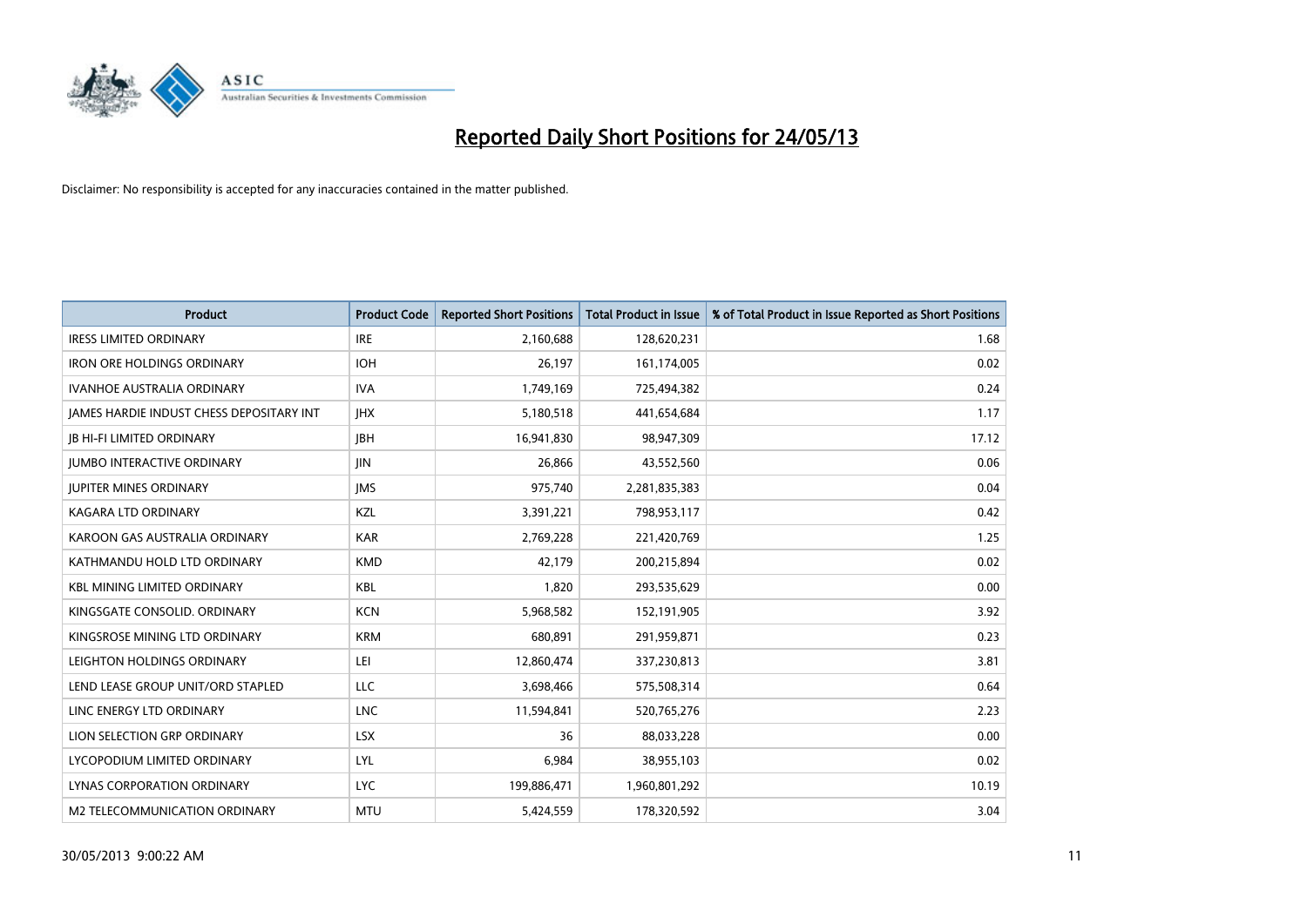

| <b>Product</b>                        | <b>Product Code</b> | <b>Reported Short Positions</b> | <b>Total Product in Issue</b> | % of Total Product in Issue Reported as Short Positions |
|---------------------------------------|---------------------|---------------------------------|-------------------------------|---------------------------------------------------------|
| <b>MACA LIMITED ORDINARY</b>          | <b>MLD</b>          | 147,877                         | 172,500,000                   | 0.09                                                    |
| <b>MACMAHON HOLDINGS ORDINARY</b>     | <b>MAH</b>          | 11,010,822                      | 1,261,699,966                 | 0.87                                                    |
| MACO ATLAS ROADS GRP ORDINARY STAPLED | <b>MQA</b>          | 24,403,759                      | 478,531,436                   | 5.10                                                    |
| MACQUARIE GROUP LTD ORDINARY          | <b>MOG</b>          | 2,009,731                       | 339,721,397                   | 0.59                                                    |
| MAGELLAN FIN GRP LTD ORDINARY         | <b>MFG</b>          | 547,805                         | 152,782,876                   | 0.36                                                    |
| <b>MATRIX C &amp; E LTD ORDINARY</b>  | <b>MCE</b>          | 3,555,810                       | 94,555,428                    | 3.76                                                    |
| <b>MAVERICK DRILLING ORDINARY</b>     | <b>MAD</b>          | 13,636,211                      | 452,726,751                   | 3.01                                                    |
| MCMILLAN SHAKESPEARE ORDINARY         | <b>MMS</b>          | 785,199                         | 74,523,965                    | 1.05                                                    |
| MCPHERSON'S LTD ORDINARY              | <b>MCP</b>          | 90,082                          | 89,294,198                    | 0.10                                                    |
| MEDUSA MINING LTD ORDINARY            | <b>MML</b>          | 2,477,052                       | 188,903,911                   | 1.31                                                    |
| MEO AUSTRALIA LTD ORDINARY            | <b>MEO</b>          | 178,138                         | 627,264,587                   | 0.03                                                    |
| MERMAID MARINE ORDINARY               | <b>MRM</b>          | 763,875                         | 228,166,230                   | 0.33                                                    |
| MESOBLAST LIMITED ORDINARY            | <b>MSB</b>          | 15,377,437                      | 315,423,901                   | 4.88                                                    |
| METALS X LIMITED ORDINARY             | <b>MLX</b>          | 292,876                         | 1,651,766,110                 | 0.02                                                    |
| METCASH LIMITED ORDINARY              | <b>MTS</b>          | 75,193,833                      | 880,704,786                   | 8.54                                                    |
| MICLYN EXP OFFSHR ORDINARY            | <b>MIO</b>          | 593,806                         | 281,536,912                   | 0.21                                                    |
| MIGHTY RIVER POWER ORDINARY           | <b>MYT</b>          | 1,212,376                       | 1,400,000,094                 | 0.09                                                    |
| MILTON CORPORATION ORDINARY           | <b>MLT</b>          | 12,800                          | 122,147,119                   | 0.01                                                    |
| MINCOR RESOURCES NL ORDINARY          | <b>MCR</b>          | 2,868,693                       | 188,208,274                   | 1.52                                                    |
| MINERAL DEPOSITS ORDINARY             | <b>MDL</b>          | 2,720,040                       | 83,538,786                    | 3.26                                                    |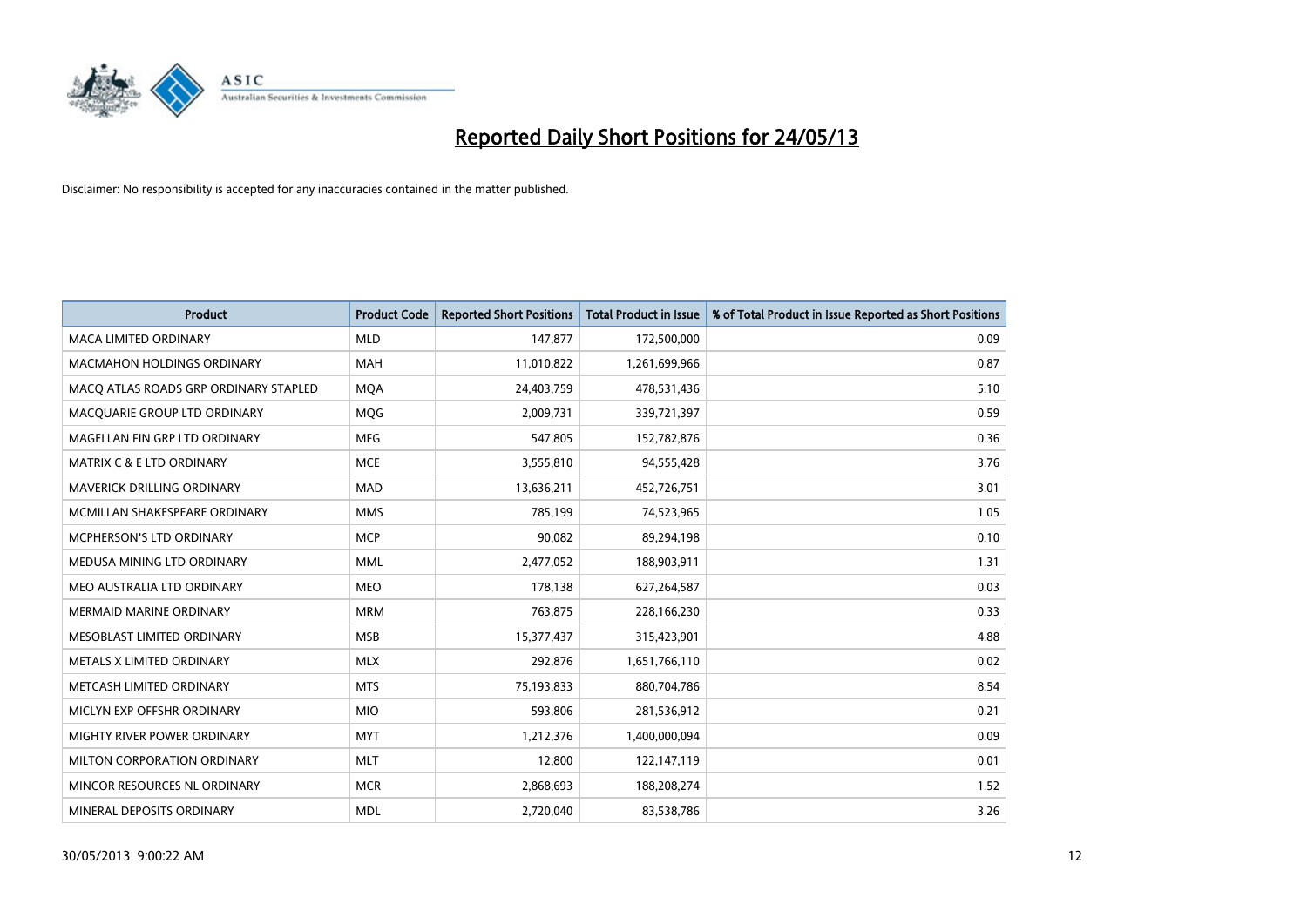

| <b>Product</b>                     | <b>Product Code</b> | <b>Reported Short Positions</b> | <b>Total Product in Issue</b> | % of Total Product in Issue Reported as Short Positions |
|------------------------------------|---------------------|---------------------------------|-------------------------------|---------------------------------------------------------|
| MINERAL RESOURCES, ORDINARY        | <b>MIN</b>          | 5,194,425                       | 185,987,992                   | 2.79                                                    |
| MIRABELA NICKEL LTD ORDINARY       | <b>MBN</b>          | 26,217,685                      | 876,765,094                   | 2.99                                                    |
| MIRVAC GROUP STAPLED SECURITIES    | <b>MGR</b>          | 8,936,491                       | 3,662,714,758                 | 0.24                                                    |
| MOLOPO ENERGY LTD ORDINARY         | <b>MPO</b>          | 1,498,438                       | 246,371,894                   | 0.61                                                    |
| <b>MONADELPHOUS GROUP ORDINARY</b> | <b>MND</b>          | 9,727,488                       | 90,940,258                    | 10.70                                                   |
| MORTGAGE CHOICE LTD ORDINARY       | MOC                 | 1,906,997                       | 123,431,282                   | 1.54                                                    |
| <b>MOUNT GIBSON IRON ORDINARY</b>  | <b>MGX</b>          | 18,331,098                      | 1,090,584,232                 | 1.68                                                    |
| MULTIPLEX SITES SITES              | <b>MXUPA</b>        | 907                             | 4,500,000                     | 0.02                                                    |
| MURCHISON METALS LTD ORDINARY      | <b>MMX</b>          | 3,621,907                       | 450,497,346                   | 0.80                                                    |
| <b>MYER HOLDINGS LTD ORDINARY</b>  | <b>MYR</b>          | 82,342,228                      | 583,594,551                   | 14.11                                                   |
| <b>MYSTATE LIMITED ORDINARY</b>    | <b>MYS</b>          | 8,826                           | 87,153,047                    | 0.01                                                    |
| NATIONAL AUST, BANK ORDINARY       | <b>NAB</b>          | 5,736,873                       | 2,342,421,436                 | 0.24                                                    |
| NAVITAS LIMITED ORDINARY           | <b>NVT</b>          | 13,483,865                      | 375,367,918                   | 3.59                                                    |
| NEON ENERGY LIMITED ORDINARY       | <b>NEN</b>          | 665,465                         | 549,937,848                   | 0.12                                                    |
| NEW HOPE CORPORATION ORDINARY      | <b>NHC</b>          | 2,394,904                       | 830,563,352                   | 0.29                                                    |
| NEW STANDARD ENERGY ORDINARY       | <b>NSE</b>          | 435,192                         | 305,331,847                   | 0.14                                                    |
| NEWCREST MINING ORDINARY           | <b>NCM</b>          | 5,920,329                       | 766,510,971                   | 0.77                                                    |
| NEWS CORP A NON-VOTING CDI         | <b>NWSLV</b>        | 2,397,069                       | 1,516,403,663                 | 0.16                                                    |
| NEWS CORP B VOTING CDI             | <b>NWS</b>          | 926,293                         | 798,520,953                   | 0.12                                                    |
| NEXTDC LIMITED ORDINARY            | <b>NXT</b>          | 5,490,807                       | 173,102,288                   | 3.17                                                    |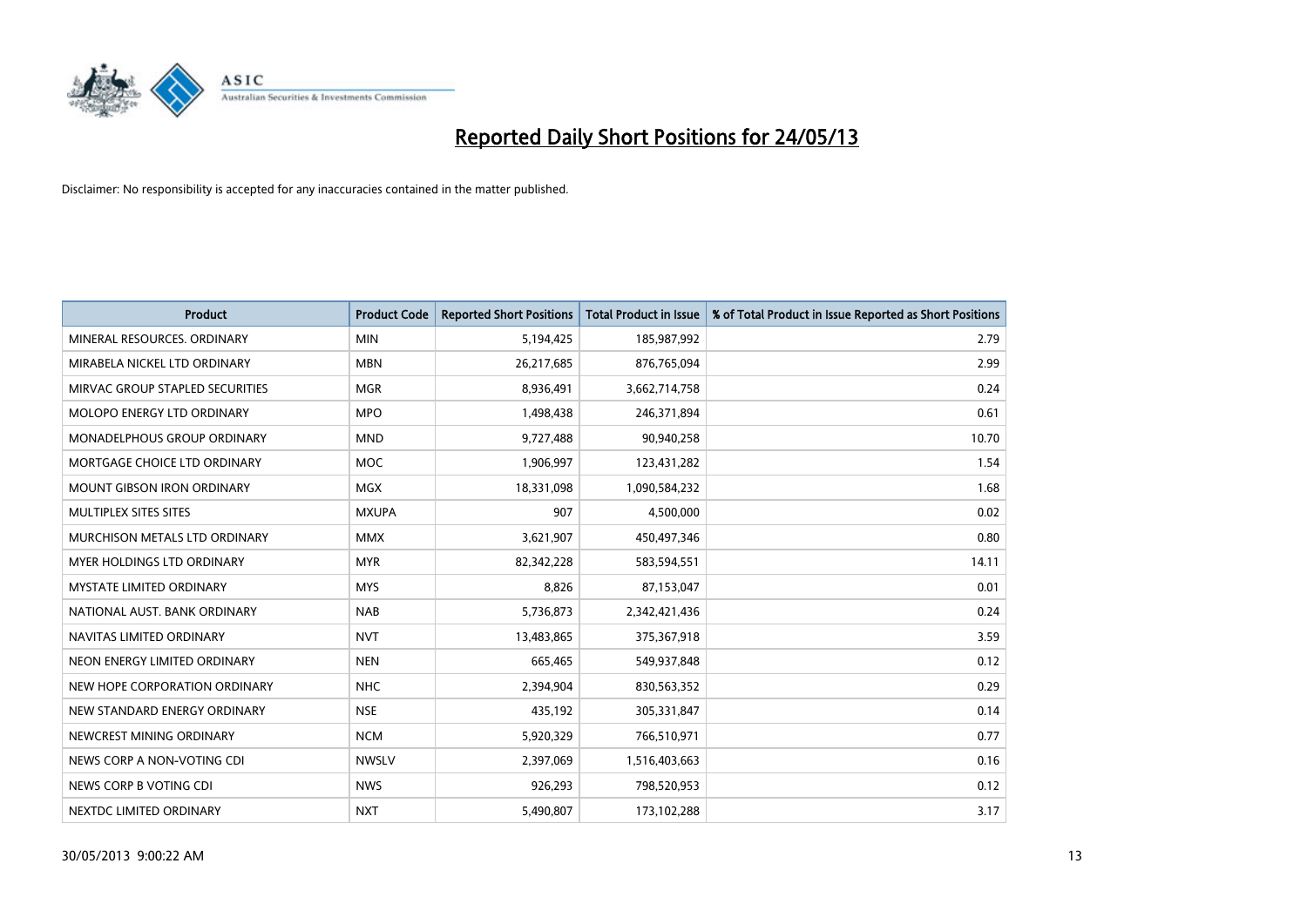

| <b>Product</b>                        | <b>Product Code</b> | <b>Reported Short Positions</b> | <b>Total Product in Issue</b> | % of Total Product in Issue Reported as Short Positions |
|---------------------------------------|---------------------|---------------------------------|-------------------------------|---------------------------------------------------------|
| NEXUS ENERGY LIMITED ORDINARY         | <b>NXS</b>          | 14,789,983                      | 1,329,821,159                 | 1.11                                                    |
| NIDO PETROLEUM ORDINARY               | <b>NDO</b>          | 42,400                          | 2,044,984,301                 | 0.00                                                    |
| NOBLE MINERAL RES ORDINARY            | <b>NMG</b>          | 2,385,726                       | 666,397,952                   | 0.36                                                    |
| NORFOLK GROUP ORDINARY                | <b>NFK</b>          | 400,050                         | 158,890,730                   | 0.25                                                    |
| NORTHERN IRON LTD ORDINARY            | <b>NFE</b>          | 1,953,647                       | 484,405,314                   | 0.40                                                    |
| NORTHERN STAR ORDINARY                | <b>NST</b>          | 6,269,441                       | 424,279,762                   | 1.48                                                    |
| NRW HOLDINGS LIMITED ORDINARY         | <b>NWH</b>          | 27,533,739                      | 278,888,011                   | 9.87                                                    |
| NUCOAL RESOURCES LTD ORDINARY         | <b>NCR</b>          | 150,000                         | 768,612,354                   | 0.02                                                    |
| NUFARM LIMITED ORDINARY               | <b>NUF</b>          | 13,927,910                      | 262,954,040                   | 5.30                                                    |
| OCEANAGOLD CORP. CHESS DEPOSITARY INT | <b>OGC</b>          | 863,322                         | 293,517,918                   | 0.29                                                    |
| OIL SEARCH LTD ORDINARY               | OSH                 | 21,257,775                      | 1,340,018,530                 | 1.59                                                    |
| OM HOLDINGS LIMITED ORDINARY          | OMH                 | 3,305,523                       | 673,423,337                   | 0.49                                                    |
| ORICA LIMITED ORDINARY                | ORI                 | 6,559,508                       | 366,868,401                   | 1.79                                                    |
| ORIGIN ENERGY ORDINARY                | <b>ORG</b>          | 14,889,547                      | 1,097,938,465                 | 1.36                                                    |
| OROCOBRE LIMITED ORDINARY             | <b>ORE</b>          | 628,465                         | 117,745,140                   | 0.53                                                    |
| OROTONGROUP LIMITED ORDINARY          | ORL                 | 216,274                         | 40,880,902                    | 0.53                                                    |
| ORPHEUS ENERGY LTD ORDINARY           | <b>OEG</b>          | 67,200                          | 130,475,919                   | 0.05                                                    |
| <b>OZ MINERALS ORDINARY</b>           | OZL                 | 18,673,236                      | 303,470,022                   | 6.15                                                    |
| <b>PACIFIC BRANDS ORDINARY</b>        | <b>PBG</b>          | 17,057,990                      | 912,915,695                   | 1.87                                                    |
| PALADIN ENERGY LTD ORDINARY           | <b>PDN</b>          | 110,136,490                     | 837,187,808                   | 13.16                                                   |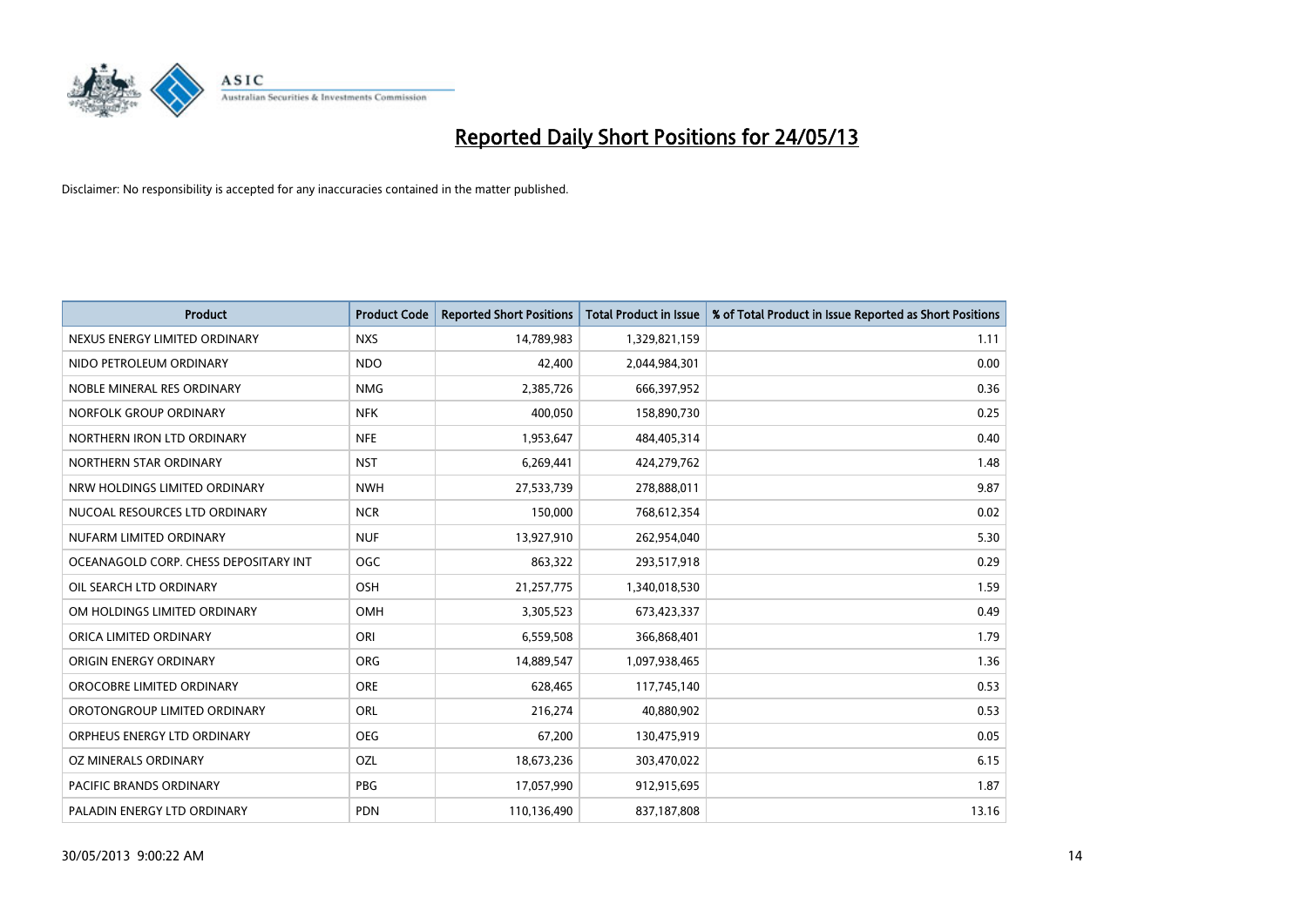

| <b>Product</b>               | <b>Product Code</b> | <b>Reported Short Positions</b> | <b>Total Product in Issue</b> | % of Total Product in Issue Reported as Short Positions |
|------------------------------|---------------------|---------------------------------|-------------------------------|---------------------------------------------------------|
| PANAUST LIMITED ORDINARY     | <b>PNA</b>          | 7,956,632                       | 619,084,930                   | 1.29                                                    |
| PANORAMIC RESOURCES ORDINARY | <b>PAN</b>          | 2,289,526                       | 256,899,729                   | 0.89                                                    |
| PAPERLINX LIMITED ORDINARY   | <b>PPX</b>          | 47,901                          | 609,280,761                   | 0.01                                                    |
| PAPILLON RES LTD ORDINARY    | <b>PIR</b>          | 1,878,091                       | 336,978,210                   | 0.56                                                    |
| PATTIES FOODS LTD ORDINARY   | PFL                 | 5,427                           | 139,065,639                   | 0.00                                                    |
| PEET LIMITED ORDINARY        | <b>PPC</b>          | 3,813,456                       | 422,051,985                   | 0.90                                                    |
| PERILYA LIMITED ORDINARY     | <b>PEM</b>          | 925,054                         | 769,316,426                   | 0.12                                                    |
| PERPETUAL LIMITED ORDINARY   | PPT                 | 2,162,667                       | 41,980,678                    | 5.15                                                    |
| PERSEUS MINING LTD ORDINARY  | PRU                 | 16,453,284                      | 457,962,088                   | 3.59                                                    |
| PHARMAXIS LTD ORDINARY       | <b>PXS</b>          | 8,923,807                       | 308,543,389                   | 2.89                                                    |
| PLATINUM ASSET ORDINARY      | <b>PTM</b>          | 3,930,240                       | 569,628,378                   | 0.69                                                    |
| PLATINUM AUSTRALIA ORDINARY  | <b>PLA</b>          | 836,127                         | 504,968,043                   | 0.17                                                    |
| PMI GOLD CORP CDI 1:1        | <b>PVM</b>          | 232,274                         | 154,140,766                   | 0.15                                                    |
| PMP LIMITED ORDINARY         | <b>PMP</b>          | 28,840                          | 323,781,124                   | 0.01                                                    |
| PRANA BIOTECHNOLOGY ORDINARY | <b>PBT</b>          | 104,850                         | 381,610,426                   | 0.03                                                    |
| PREMIER INVESTMENTS ORDINARY | <b>PMV</b>          | 268,773                         | 155,260,478                   | 0.17                                                    |
| PRIMA BIOMED LTD ORDINARY    | <b>PRR</b>          | 343,262                         | 1,143,146,838                 | 0.03                                                    |
| PRIMARY HEALTH CARE ORDINARY | PRY                 | 18,099,312                      | 503,921,941                   | 3.59                                                    |
| PRIME MEDIA GRP LTD ORDINARY | <b>PRT</b>          | 10,393                          | 366,330,303                   | 0.00                                                    |
| PRIMEAG AUSTRALIA ORDINARY   | PAG                 | 36,341                          | 266,394,444                   | 0.01                                                    |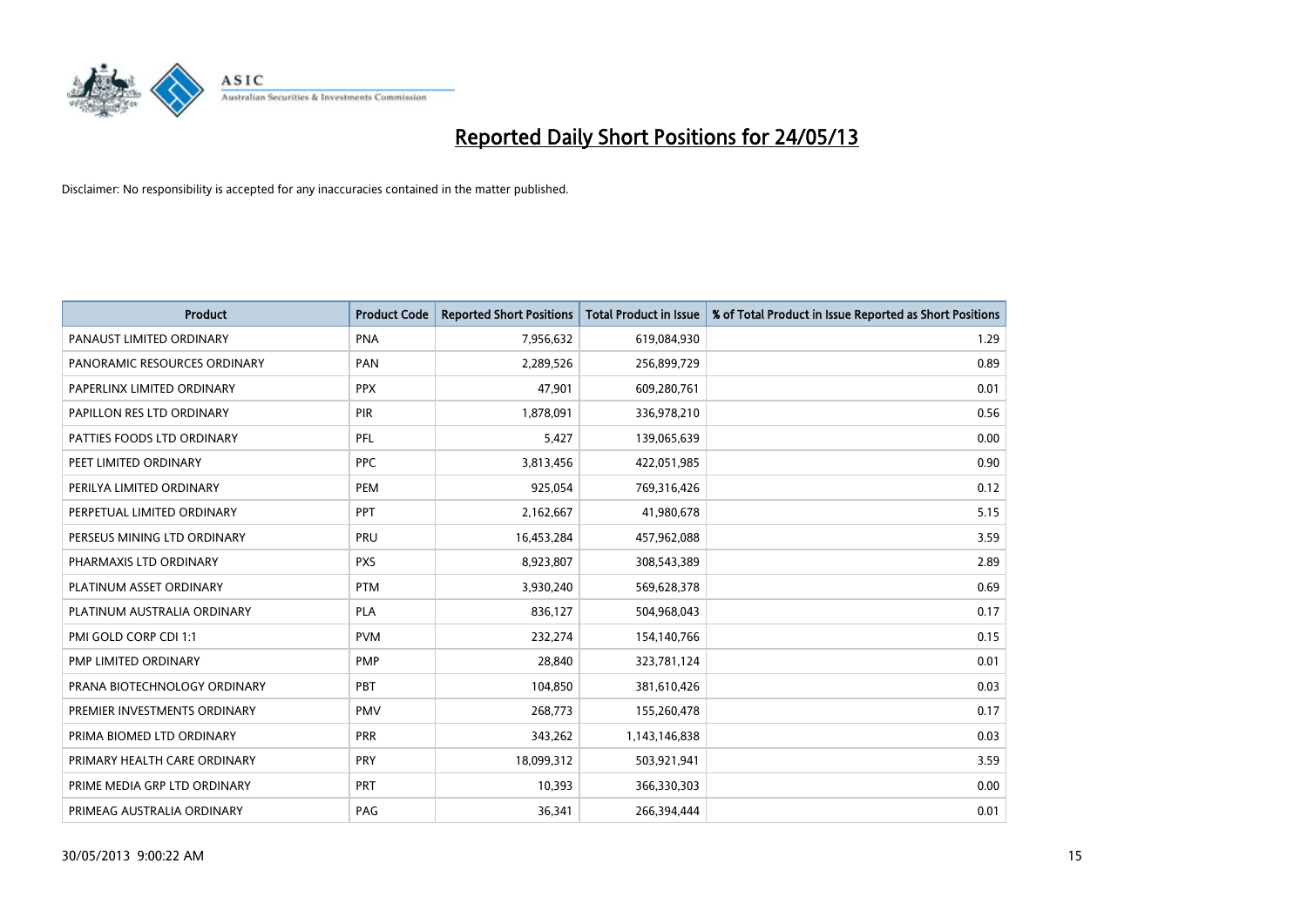

| <b>Product</b>                    | <b>Product Code</b> | <b>Reported Short Positions</b> | <b>Total Product in Issue</b> | % of Total Product in Issue Reported as Short Positions |
|-----------------------------------|---------------------|---------------------------------|-------------------------------|---------------------------------------------------------|
| PROGRAMMED ORDINARY               | <b>PRG</b>          | 192,845                         | 118,179,696                   | 0.16                                                    |
| PURA VIDA ENERGY NL ORDINARY      | <b>PVD</b>          | 43,000                          | 76,303,514                    | 0.06                                                    |
| <b>QANTAS AIRWAYS ORDINARY</b>    | QAN                 | 27,736,372                      | 2,241,745,788                 | 1.24                                                    |
| OBE INSURANCE GROUP ORDINARY      | <b>OBE</b>          | 43,103,844                      | 1,200,004,574                 | 3.59                                                    |
| ORXPHARMA LTD ORDINARY            | <b>QRX</b>          | 809,117                         | 144,648,106                   | 0.56                                                    |
| <b>QUBE HOLDINGS LTD ORDINARY</b> | <b>QUB</b>          | 11,774,856                      | 928,965,547                   | 1.27                                                    |
| RAMELIUS RESOURCES ORDINARY       | <b>RMS</b>          | 5,426,630                       | 337,686,949                   | 1.61                                                    |
| RAMSAY HEALTH CARE ORDINARY       | <b>RHC</b>          | 1,639,487                       | 202,081,252                   | 0.81                                                    |
| RANGE RESOURCES LTD ORDINARY      | <b>RRS</b>          | 44,458                          | 2,853,862,345                 | 0.00                                                    |
| <b>RCR TOMLINSON ORDINARY</b>     | <b>RCR</b>          | 710,321                         | 132,431,265                   | 0.54                                                    |
| <b>REA GROUP ORDINARY</b>         | <b>REA</b>          | 39,043                          | 131,714,699                   | 0.03                                                    |
| <b>RECKON LIMITED ORDINARY</b>    | <b>RKN</b>          | 451,000                         | 129,488,015                   | 0.35                                                    |
| <b>RED 5 LIMITED ORDINARY</b>     | <b>RED</b>          | 789,746                         | 135,488,008                   | 0.58                                                    |
| <b>RED FORK ENERGY ORDINARY</b>   | <b>RFE</b>          | 4,558,034                       | 388,551,719                   | 1.17                                                    |
| REDBANK ENERGY LTD ORDINARY       | <b>AEJ</b>          | 13                              | 786,287                       | 0.00                                                    |
| <b>REDFLEX HOLDINGS ORDINARY</b>  | <b>RDF</b>          | 14,017                          | 110,762,310                   | 0.01                                                    |
| REECE AUSTRALIA LTD. ORDINARY     | <b>REH</b>          | 476                             | 99,600,000                    | 0.00                                                    |
| <b>REGIS RESOURCES ORDINARY</b>   | <b>RRL</b>          | 13,273,194                      | 475,613,655                   | 2.79                                                    |
| RESMED INC CDI 10:1               | <b>RMD</b>          | 12,938,280                      | 1,556,242,300                 | 0.83                                                    |
| <b>RESOLUTE MINING ORDINARY</b>   | <b>RSG</b>          | 1,539,652                       | 643,094,224                   | 0.24                                                    |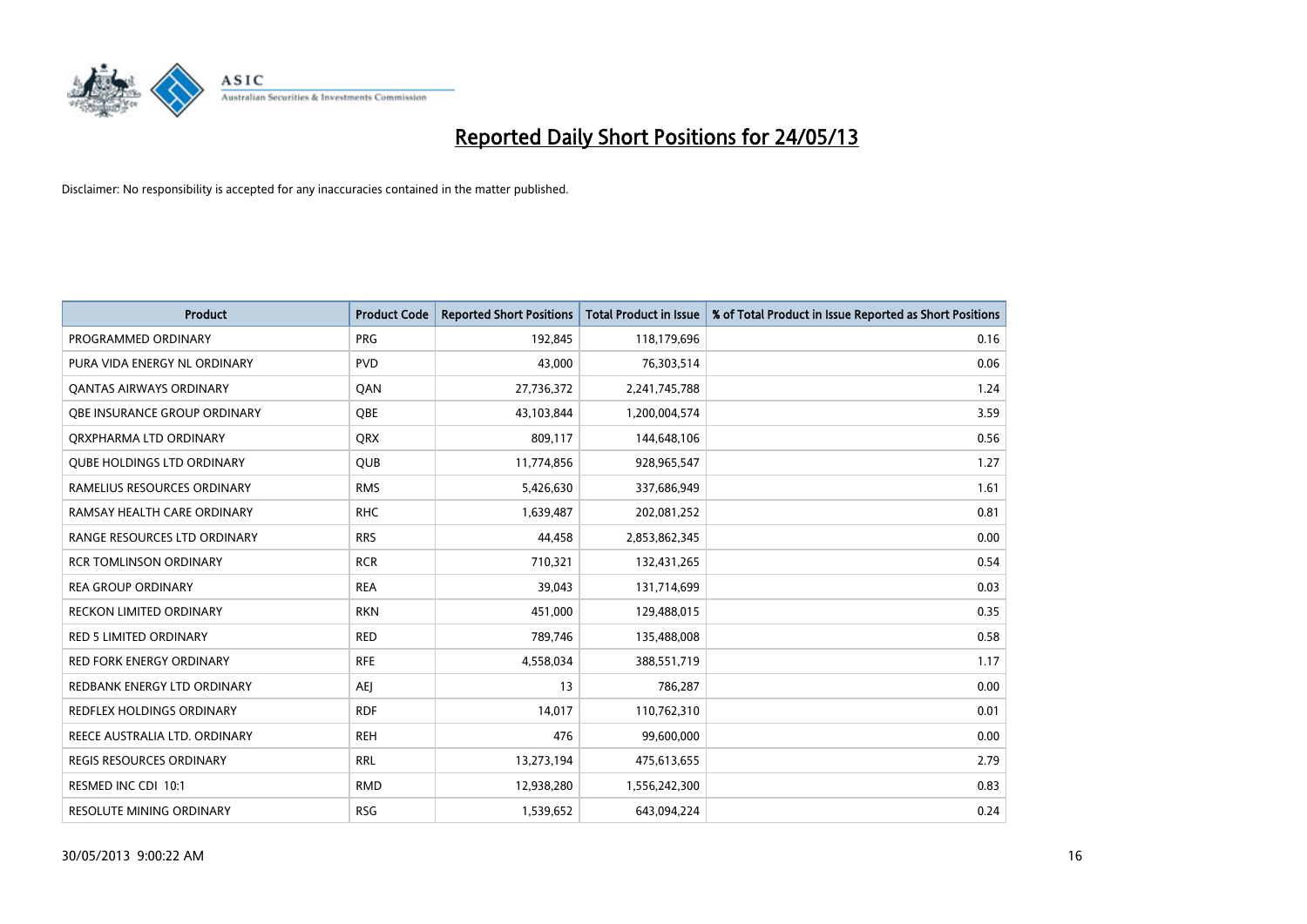

| <b>Product</b>                               | <b>Product Code</b> | <b>Reported Short Positions</b> | <b>Total Product in Issue</b> | % of Total Product in Issue Reported as Short Positions |
|----------------------------------------------|---------------------|---------------------------------|-------------------------------|---------------------------------------------------------|
| <b>RESOURCE GENERATION ORDINARY</b>          | <b>RES</b>          | 170,072                         | 284,698,002                   | 0.06                                                    |
| RETAIL FOOD GROUP ORDINARY                   | <b>RFG</b>          | 1,146,704                       | 130,277,856                   | 0.88                                                    |
| REX MINERALS LIMITED ORDINARY                | <b>RXM</b>          | 2,711,389                       | 188,907,284                   | 1.44                                                    |
| RHG LIMITED ORDINARY                         | <b>RHG</b>          | 56,187                          | 308,483,177                   | 0.02                                                    |
| <b>RIALTO ENERGY ORDINARY</b>                | <b>RIA</b>          | 41                              | 682,929,991                   | 0.00                                                    |
| <b>RIDLEY CORPORATION ORDINARY</b>           | <b>RIC</b>          | 924,368                         | 307,817,071                   | 0.30                                                    |
| RIO TINTO LIMITED ORDINARY                   | <b>RIO</b>          | 7,116,273                       | 435,758,720                   | 1.63                                                    |
| ROC OIL COMPANY ORDINARY                     | <b>ROC</b>          | 1,572,803                       | 683,235,552                   | 0.23                                                    |
| <b>RURALCO HOLDINGS ORDINARY</b>             | <b>RHL</b>          | 12,000                          | 55,019,284                    | 0.02                                                    |
| SAI GLOBAL LIMITED ORDINARY                  | SAI                 | 14,182,682                      | 209,440,120                   | 6.77                                                    |
| SALMAT LIMITED ORDINARY                      | <b>SLM</b>          | 112,996                         | 159,812,799                   | 0.07                                                    |
| SAMSON OIL & GAS LTD ORDINARY                | SSN                 | 733,000                         | 2,114,831,858                 | 0.03                                                    |
| SANDFIRE RESOURCES ORDINARY                  | <b>SFR</b>          | 4,087,521                       | 153,650,968                   | 2.66                                                    |
| <b>SANTOS LTD ORDINARY</b>                   | <b>STO</b>          | 3,258,460                       | 964,312,467                   | 0.34                                                    |
| SARACEN MINERAL ORDINARY                     | SAR                 | 17,433,916                      | 595,263,186                   | 2.93                                                    |
| <b>SCA PROPERTY GROUP STAPLED SECURITIES</b> | SCP                 | 33,962,711                      | 585,455,114                   | 5.80                                                    |
| SEDGMAN LIMITED ORDINARY                     | SDM                 | 1,210,400                       | 220,368,310                   | 0.55                                                    |
| SEEK LIMITED ORDINARY                        | <b>SEK</b>          | 14,763,640                      | 337,833,019                   | 4.37                                                    |
| SELECT HARVESTS ORDINARY                     | SHV                 | 138,642                         | 57,462,851                    | 0.24                                                    |
| SENEX ENERGY LIMITED ORDINARY                | SXY                 | 18,237,608                      | 1,140,804,837                 | 1.60                                                    |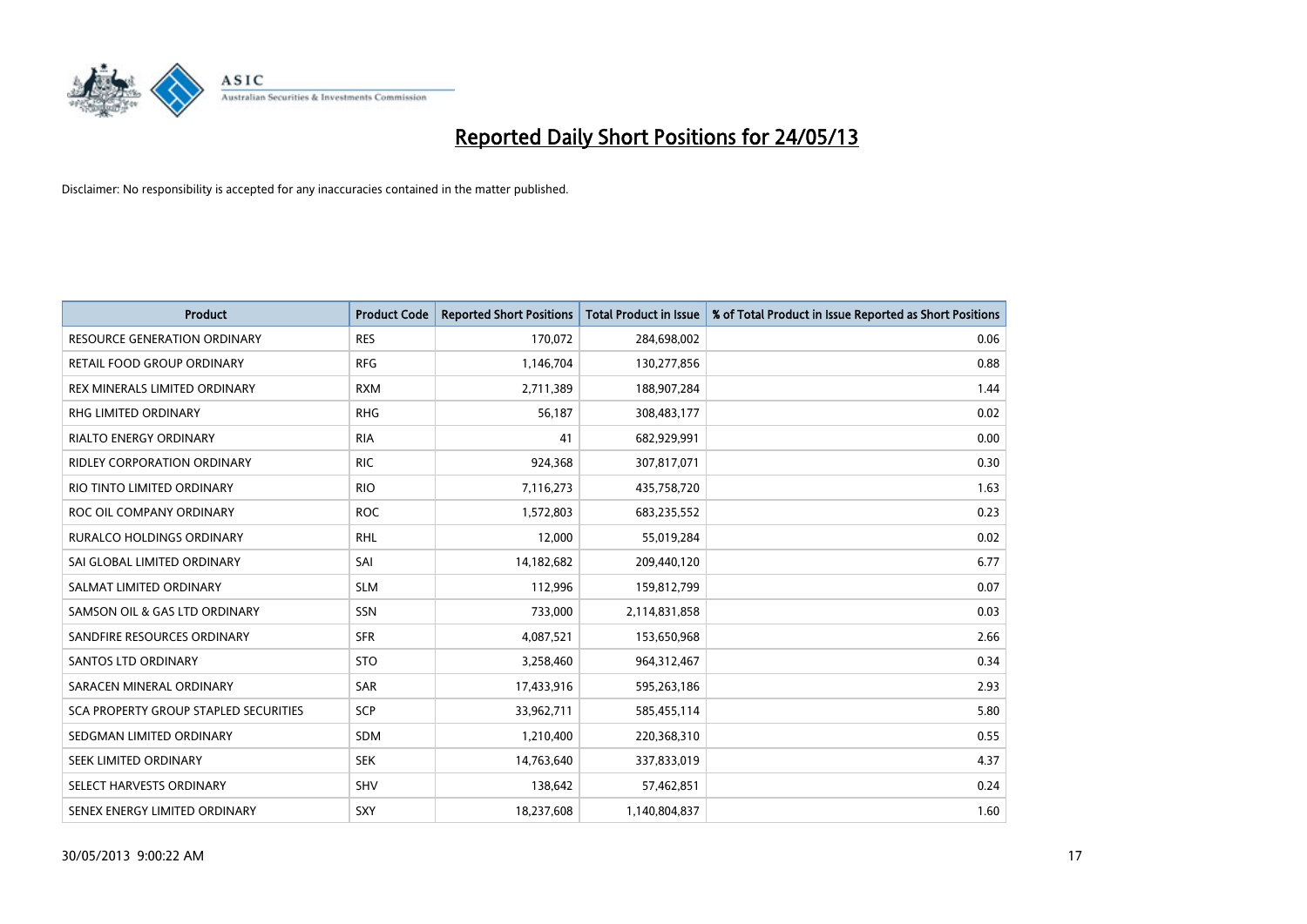

| <b>Product</b>                           | <b>Product Code</b> | <b>Reported Short Positions</b> | <b>Total Product in Issue</b> | % of Total Product in Issue Reported as Short Positions |
|------------------------------------------|---------------------|---------------------------------|-------------------------------|---------------------------------------------------------|
| SERVCORP LIMITED ORDINARY                | SRV                 | 439                             | 98,432,275                    | 0.00                                                    |
| SERVICE STREAM ORDINARY                  | SSM                 | 639,678                         | 283,418,867                   | 0.23                                                    |
| SEVEN GROUP HOLDINGS ORDINARY            | <b>SVW</b>          | 2,385,092                       | 308,160,281                   | 0.77                                                    |
| SEVEN WEST MEDIA LTD ORDINARY            | <b>SWM</b>          | 8,229,509                       | 999,160,872                   | 0.82                                                    |
| SHINE CORPORATE ORDINARY                 | SHI                 | 40,000                          | 155,000,000                   | 0.03                                                    |
| SIGMA PHARMACEUTICAL ORDINARY            | <b>SIP</b>          | 10,176,798                      | 1,142,079,824                 | 0.89                                                    |
| SILEX SYSTEMS ORDINARY                   | <b>SLX</b>          | 1,653,499                       | 170,232,464                   | 0.97                                                    |
| SILVER CHEF LIMITED ORDINARY             | SIV                 | 7,558                           | 28,762,745                    | 0.03                                                    |
| SILVER LAKE RESOURCE ORDINARY            | <b>SLR</b>          | 3,635,807                       | 379,048,750                   | 0.96                                                    |
| SIMS METAL MGMT LTD ORDINARY             | SGM                 | 11,872,323                      | 204,309,387                   | 5.81                                                    |
| SINGAPORE TELECOMM. CHESS DEPOSITARY INT | SGT                 | 925,373                         | 190,299,121                   | 0.49                                                    |
| SIRIUS RESOURCES NL ORDINARY             | <b>SIR</b>          | 1,696,128                       | 224,620,167                   | 0.76                                                    |
| SIRTEX MEDICAL ORDINARY                  | <b>SRX</b>          | 1,061,747                       | 55,768,136                    | 1.90                                                    |
| SKILLED GROUP LTD ORDINARY               | <b>SKE</b>          | 5,066,674                       | 233,533,526                   | 2.17                                                    |
| <b>SLATER &amp; GORDON ORDINARY</b>      | SGH                 | 429                             | 194,073,908                   | 0.00                                                    |
| SMS MANAGEMENT. ORDINARY                 | <b>SMX</b>          | 2,192,124                       | 69,378,477                    | 3.16                                                    |
| SONIC HEALTHCARE ORDINARY                | <b>SHL</b>          | 10,987,514                      | 396,775,181                   | 2.77                                                    |
| SOUL PATTINSON (W.H) ORDINARY            | SOL                 | 15,018                          | 239,395,320                   | 0.01                                                    |
| SP AUSNET STAPLED SECURITIES             | <b>SPN</b>          | 19,152,402                      | 3,367,543,113                 | 0.57                                                    |
| SPARK INFRASTRUCTURE STAPLED NOTE & UNIT | SKI                 | 48,932,857                      | 1,326,734,264                 | 3.69                                                    |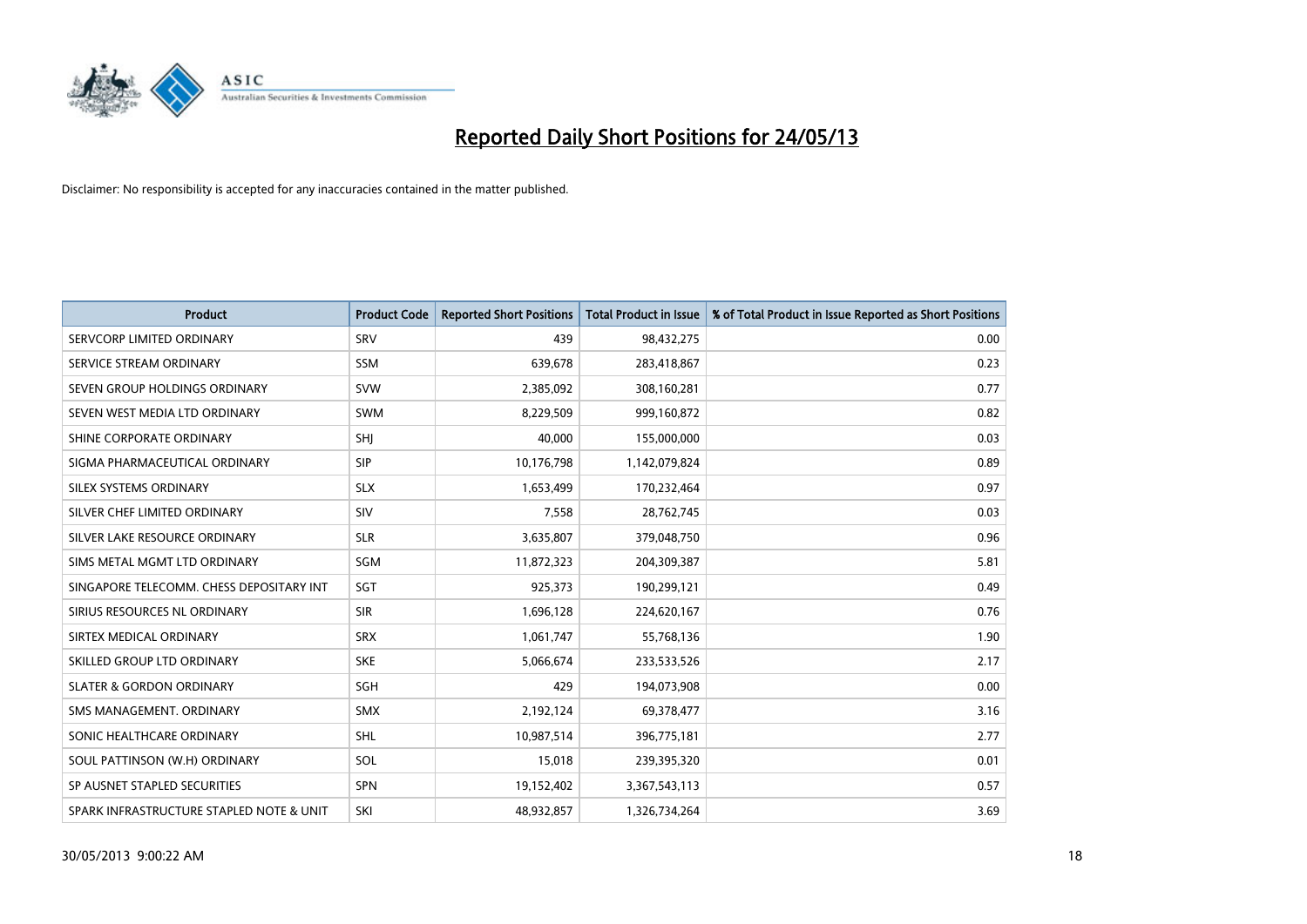

| <b>Product</b>                       | <b>Product Code</b> | <b>Reported Short Positions</b> | <b>Total Product in Issue</b> | % of Total Product in Issue Reported as Short Positions |
|--------------------------------------|---------------------|---------------------------------|-------------------------------|---------------------------------------------------------|
| SPDR 200 FUND ETF UNITS              | <b>STW</b>          | 56,594                          | 45,551,346                    | 0.12                                                    |
| SPECIALTY FASHION ORDINARY           | <b>SFH</b>          | 1,500,000                       | 192,236,121                   | 0.78                                                    |
| ST BARBARA LIMITED ORDINARY          | <b>SBM</b>          | 17,776,784                      | 488,074,077                   | 3.64                                                    |
| STARPHARMA HOLDINGS ORDINARY         | SPL                 | 13,374,858                      | 283,665,948                   | 4.72                                                    |
| STHN CROSS MEDIA ORDINARY            | SXL                 | 6,682,429                       | 704,858,524                   | 0.95                                                    |
| STOCKLAND UNITS/ORD STAPLED          | SGP                 | 12,227,548                      | 2,202,657,963                 | 0.56                                                    |
| STRAITS RES LTD. ORDINARY            | <b>SRQ</b>          | 57,930                          | 1,164,150,159                 | 0.00                                                    |
| STW COMMUNICATIONS ORDINARY          | SGN                 | 84,649                          | 403,828,512                   | 0.02                                                    |
| SUNCORP GROUP LTD ORDINARY           | <b>SUN</b>          | 4,571,166                       | 1,286,600,980                 | 0.36                                                    |
| SUNCORP GROUP LTD SUB.NOTE 22-NOV-23 | <b>SUNPD</b>        | 4,550                           | 7,000,000                     | 0.06                                                    |
| SUNDANCE ENERGY ORDINARY             | <b>SEA</b>          | 2,080,237                       | 402,425,140                   | 0.52                                                    |
| SUNDANCE RESOURCES ORDINARY          | <b>SDL</b>          | 41,633,034                      | 3,072,110,985                 | 1.36                                                    |
| SUNLAND GROUP LTD ORDINARY           | <b>SDG</b>          | 18,391                          | 189,417,674                   | 0.01                                                    |
| SUPER RET REP LTD ORDINARY           | SUL                 | 696,955                         | 196,472,811                   | 0.35                                                    |
| SYD AIRPORT STAPLED US PROHIBIT.     | SYD                 | 22,908,274                      | 1,861,210,782                 | 1.23                                                    |
| SYRAH RESOURCES ORDINARY             | <b>SYR</b>          | 647,332                         | 147,767,623                   | 0.44                                                    |
| TABCORP HOLDINGS LTD ORDINARY        | <b>TAH</b>          | 18,410,263                      | 744,885,690                   | 2.47                                                    |
| TALON PETROLEUM LTD ORDINARY         | <b>TPD</b>          | 38,218                          | 102,135,433                   | 0.04                                                    |
| <b>TANAMI GOLD NL ORDINARY</b>       | <b>TAM</b>          | 695,068                         | 587,548,523                   | 0.12                                                    |
| TAP OIL LIMITED ORDINARY             | <b>TAP</b>          | 915,987                         | 241,608,606                   | 0.38                                                    |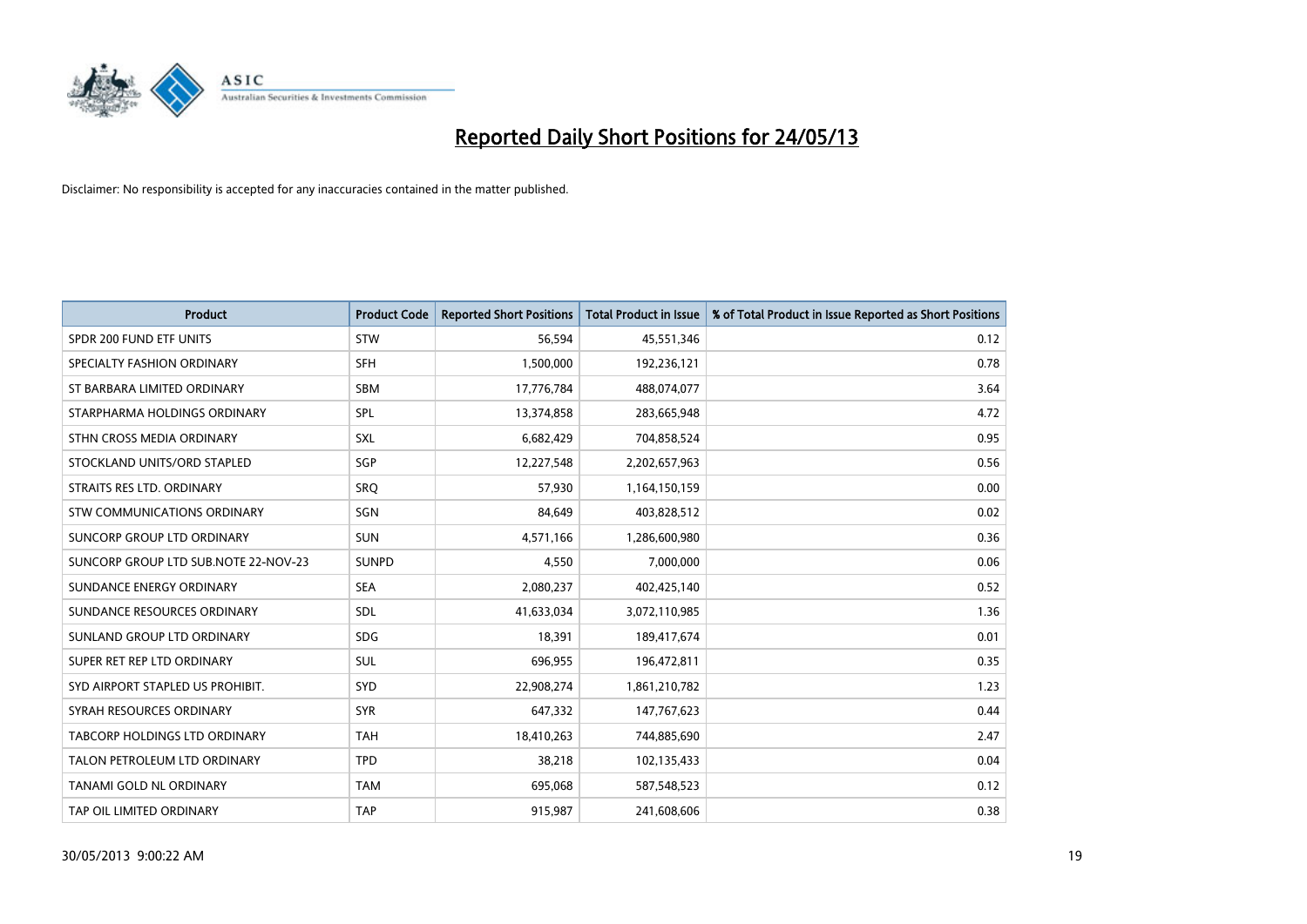

| <b>Product</b>                       | <b>Product Code</b> | <b>Reported Short Positions</b> | <b>Total Product in Issue</b> | % of Total Product in Issue Reported as Short Positions |
|--------------------------------------|---------------------|---------------------------------|-------------------------------|---------------------------------------------------------|
| <b>TATTS GROUP LTD ORDINARY</b>      | <b>TTS</b>          | 14,019,680                      | 1,402,708,406                 | 1.00                                                    |
| TELECOM CORPORATION ORDINARY         | <b>TEL</b>          | 9,371,844                       | 1,817,088,869                 | 0.52                                                    |
| <b>TELSTRA CORPORATION, ORDINARY</b> | <b>TLS</b>          | 16,338,507                      | 12,443,074,357                | 0.13                                                    |
| TEN NETWORK HOLDINGS ORDINARY        | <b>TEN</b>          | 86,696,875                      | 2,586,970,845                 | 3.35                                                    |
| TERANGA GOLD CORP CDI 1:1            | TGZ                 | 28,432                          | 173,285,133                   | 0.02                                                    |
| THE REJECT SHOP ORDINARY             | <b>TRS</b>          | 1,590,756                       | 27,944,072                    | 5.69                                                    |
| THORN GROUP LIMITED ORDINARY         | <b>TGA</b>          | 64,536                          | 147,584,880                   | 0.04                                                    |
| TIGER RESOURCES ORDINARY             | <b>TGS</b>          | 3,128,458                       | 674,770,269                   | 0.46                                                    |
| TOLL HOLDINGS LTD ORDINARY           | <b>TOL</b>          | 29,224,952                      | 717,133,875                   | 4.08                                                    |
| TOX FREE SOLUTIONS ORDINARY          | <b>TOX</b>          | 888,725                         | 129,607,453                   | 0.69                                                    |
| TPG TELECOM LIMITED ORDINARY         | <b>TPM</b>          | 216,025                         | 793,808,141                   | 0.03                                                    |
| <b>TRADE ME GROUP ORDINARY</b>       | <b>TME</b>          | 545,592                         | 396,017,568                   | 0.14                                                    |
| <b>TRANSFIELD SERVICES ORDINARY</b>  | <b>TSE</b>          | 11,149,278                      | 512,457,716                   | 2.18                                                    |
| TRANSPACIFIC INDUST, ORDINARY        | <b>TPI</b>          | 1,107,161                       | 1,578,563,490                 | 0.07                                                    |
| TRANSURBAN GROUP TRIPLE STAPLED SEC. | <b>TCL</b>          | 4,401,262                       | 1,481,594,818                 | 0.30                                                    |
| TREASURY WINE ESTATE ORDINARY        | <b>TWE</b>          | 15,993,896                      | 647,227,144                   | 2.47                                                    |
| TROY RESOURCES LTD ORDINARY          | <b>TRY</b>          | 4,037,674                       | 91,318,649                    | 4.42                                                    |
| UGL LIMITED ORDINARY                 | UGL                 | 11,187,800                      | 166,511,240                   | 6.72                                                    |
| UXC LIMITED ORDINARY                 | <b>UXC</b>          | 99,712                          | 308,806,649                   | 0.03                                                    |
| VIRGIN AUS HLDG LTD ORDINARY         | VAH                 | 61,065,060                      | 2,581,231,776                 | 2.37                                                    |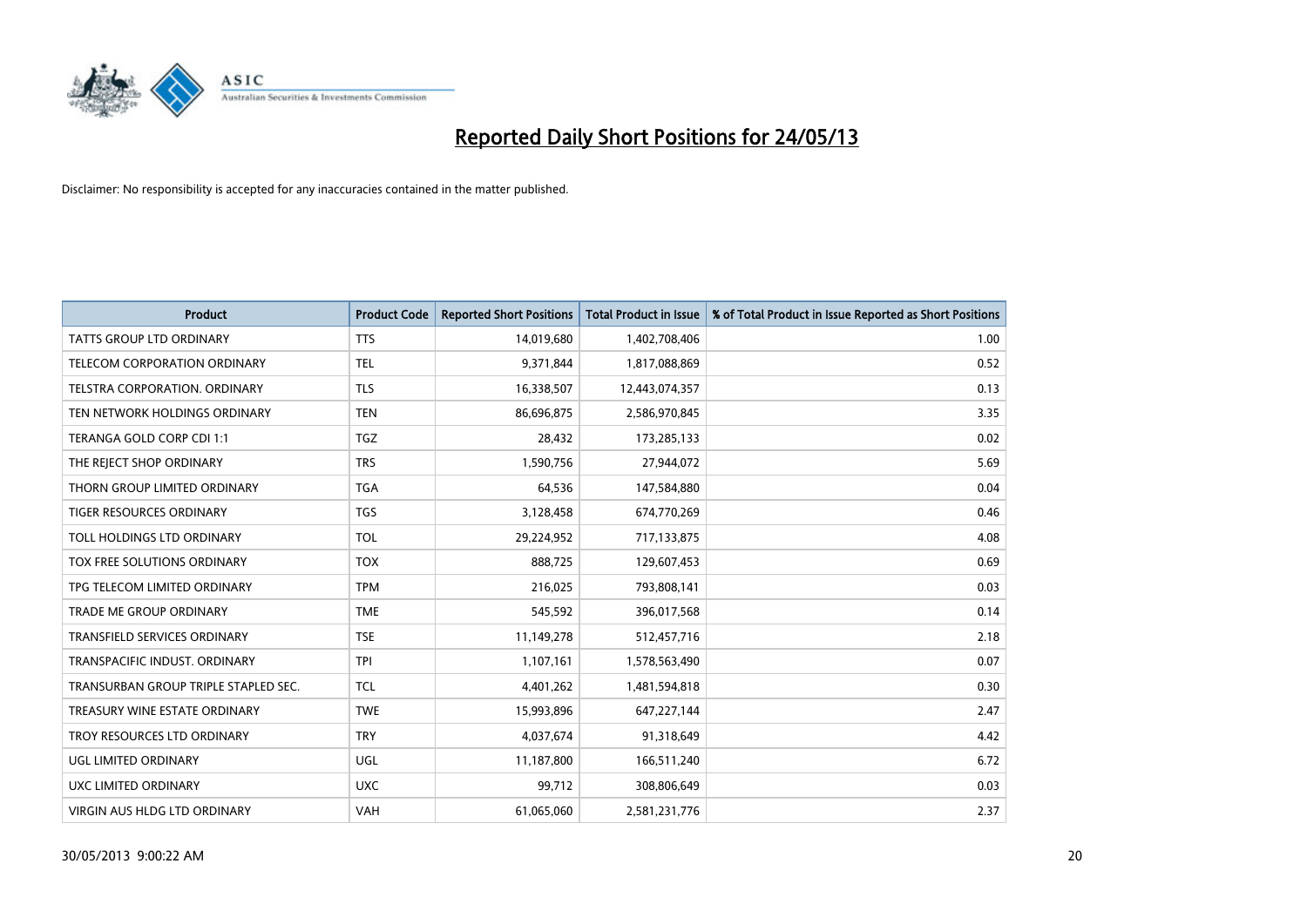

| <b>Product</b>                         | <b>Product Code</b> | <b>Reported Short Positions</b> | <b>Total Product in Issue</b> | % of Total Product in Issue Reported as Short Positions |
|----------------------------------------|---------------------|---------------------------------|-------------------------------|---------------------------------------------------------|
| <b>VNGD AUS SHARES ETF UNITS</b>       | VAS                 | 772                             | 6,133,376                     | 0.01                                                    |
| <b>VOCUS COMMS LTD ORDINARY</b>        | VOC                 | 107,918                         | 78,017,825                    | 0.14                                                    |
| <b>WATPAC LIMITED ORDINARY</b>         | <b>WTP</b>          | 106,314                         | 184,332,526                   | 0.06                                                    |
| <b>WDS LIMITED ORDINARY</b>            | <b>WDS</b>          | 7                               | 144,740,614                   | 0.00                                                    |
| <b>WEBJET LIMITED ORDINARY</b>         | <b>WEB</b>          | 691,870                         | 79,397,959                    | 0.87                                                    |
| WESFARMERS LIMITED ORDINARY            | <b>WES</b>          | 26,550,115                      | 1,006,665,540                 | 2.64                                                    |
| WESFARMERS LIMITED PARTIALLY PROTECTED | <b>WESN</b>         | 50,005                          | 150,528,058                   | 0.03                                                    |
| WESTERN AREAS LTD ORDINARY             | <b>WSA</b>          | 15,996,262                      | 196,843,803                   | 8.13                                                    |
| WESTERN DESERT RES. ORDINARY           | <b>WDR</b>          | 1,961,749                       | 360,853,631                   | 0.54                                                    |
| WESTFIELD GROUP ORD/UNIT STAPLED SEC   | <b>WDC</b>          | 7,226,567                       | 2,194,138,450                 | 0.33                                                    |
| WESTFIELD RETAIL TST UNIT STAPLED      | <b>WRT</b>          | 10,762,314                      | 3,054,166,195                 | 0.35                                                    |
| <b>WESTPAC BANKING CORP ORDINARY</b>   | <b>WBC</b>          | 14,258,530                      | 3,103,729,084                 | 0.46                                                    |
| WHITE ENERGY COMPANY ORDINARY          | <b>WEC</b>          | 233,455                         | 322,974,494                   | 0.07                                                    |
| WHITEHAVEN COAL ORDINARY               | <b>WHC</b>          | 103,436,236                     | 1,025,635,023                 | 10.09                                                   |
| WHK GROUP LIMITED ORDINARY             | <b>WHG</b>          | 1,356,145                       | 265,200,652                   | 0.51                                                    |
| WIDE BAY AUST LTD ORDINARY             | <b>WBB</b>          | 441                             | 36,238,600                    | 0.00                                                    |
| WINDIMURRA VANADIUM ORDINARY           | <b>WVL</b>          | 20,461                          | 19,284,366                    | 0.11                                                    |
| WOODSIDE PETROLEUM ORDINARY            | <b>WPL</b>          | 2,215,056                       | 823,910,657                   | 0.27                                                    |
| WOOLWORTHS LIMITED ORDINARY            | <b>WOW</b>          | 5,611,082                       | 1,245,641,610                 | 0.45                                                    |
| <b>WORLEYPARSONS LTD ORDINARY</b>      | <b>WOR</b>          | 4,832,913                       | 243,103,065                   | 1.99                                                    |